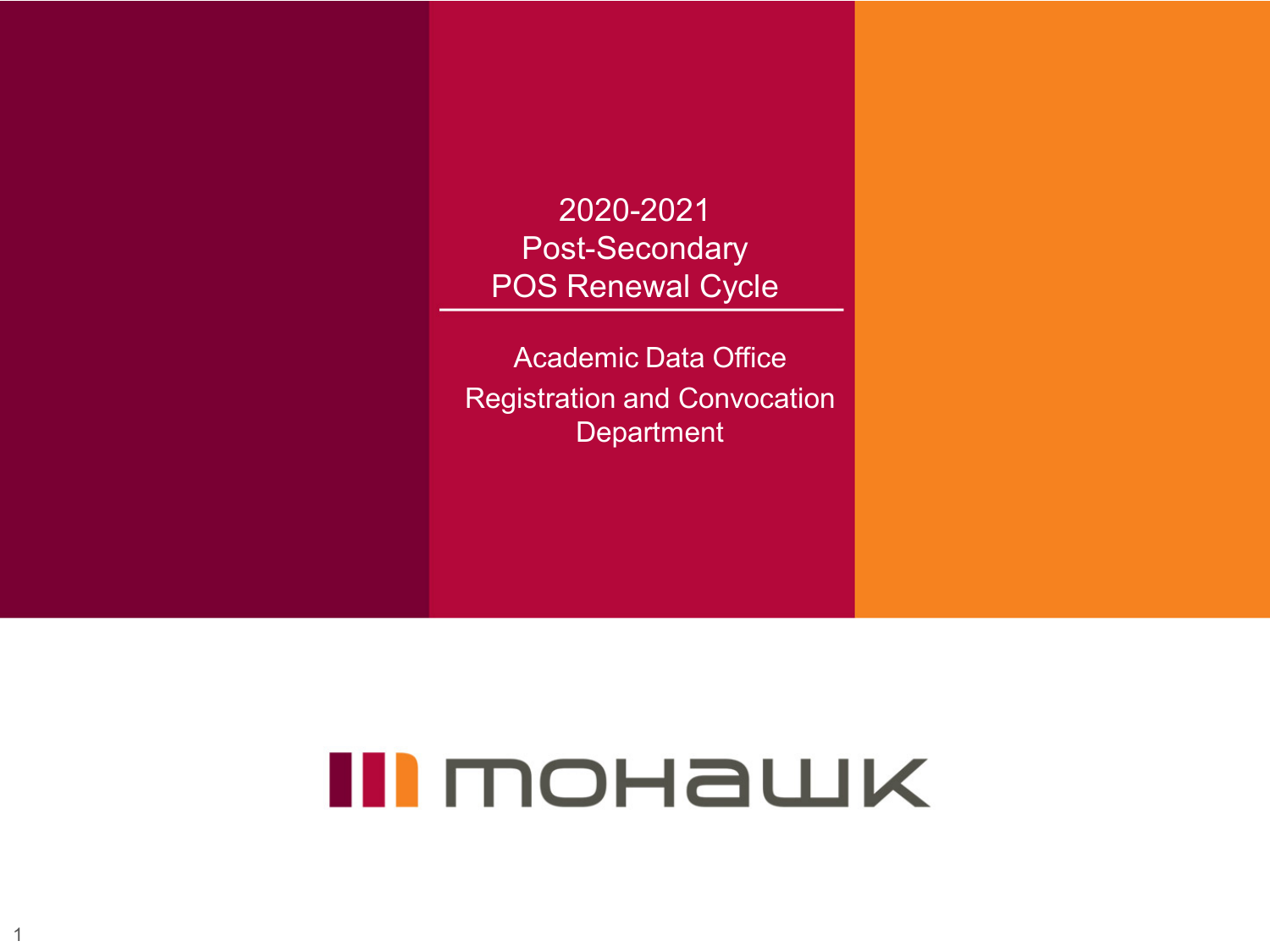#### POS Renewal Cycle Information

- The POS renewal cycle is meant to be the **end** of the POS review process where you formally document all the planned changes discovered throughout the year in program review sessions and advisory meetings.
- Changes discovered during the year are to be implemented for the next intake of students (i.e. F2020)
- *Minor tweaks* to existing in-progress POS's can also be done during this renewal cycle. (i.e. 18-A, 19-A)

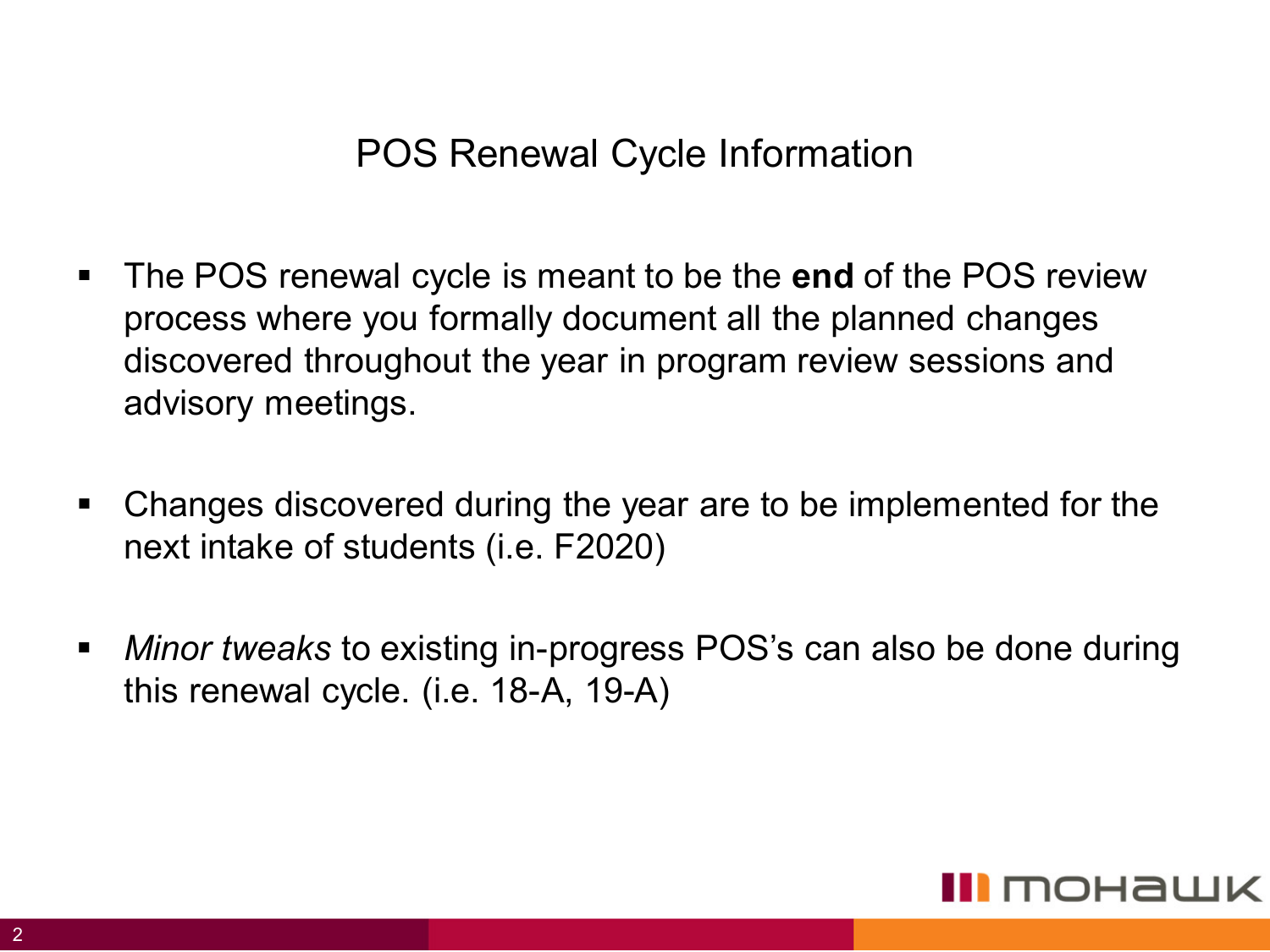#### 2019-2020 POS Renewal Process Flowchart - Proposed



#### III mohawk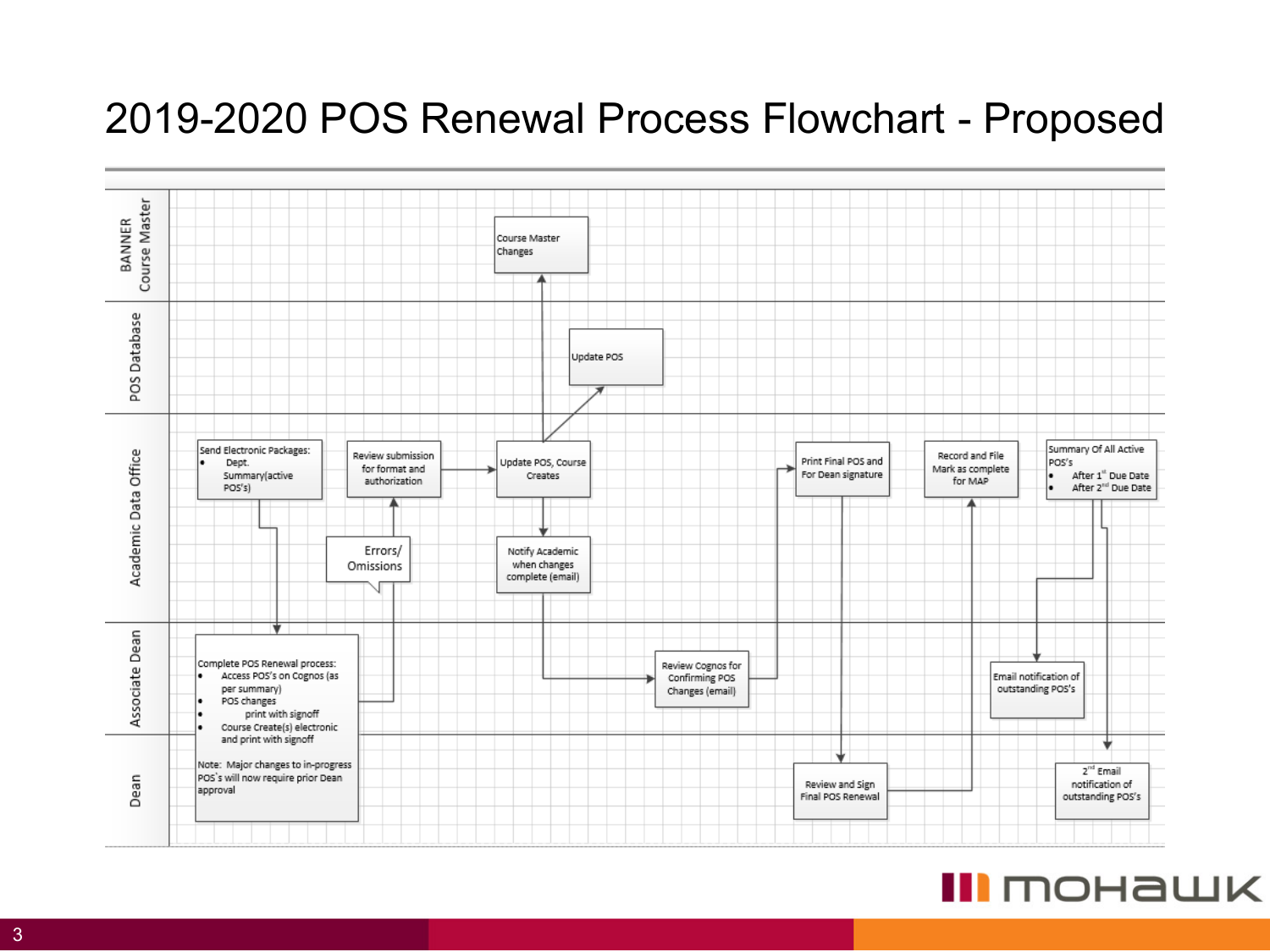#### POS Renewal Documents

ADO will provide electronically the following:

- Department Summary of in-progress (i.e. 18-A, 19-A) and new (20- A) intakes
- Department Code Reference (service/non service)
- Credit Value chart
- Copy of this PowerPoint

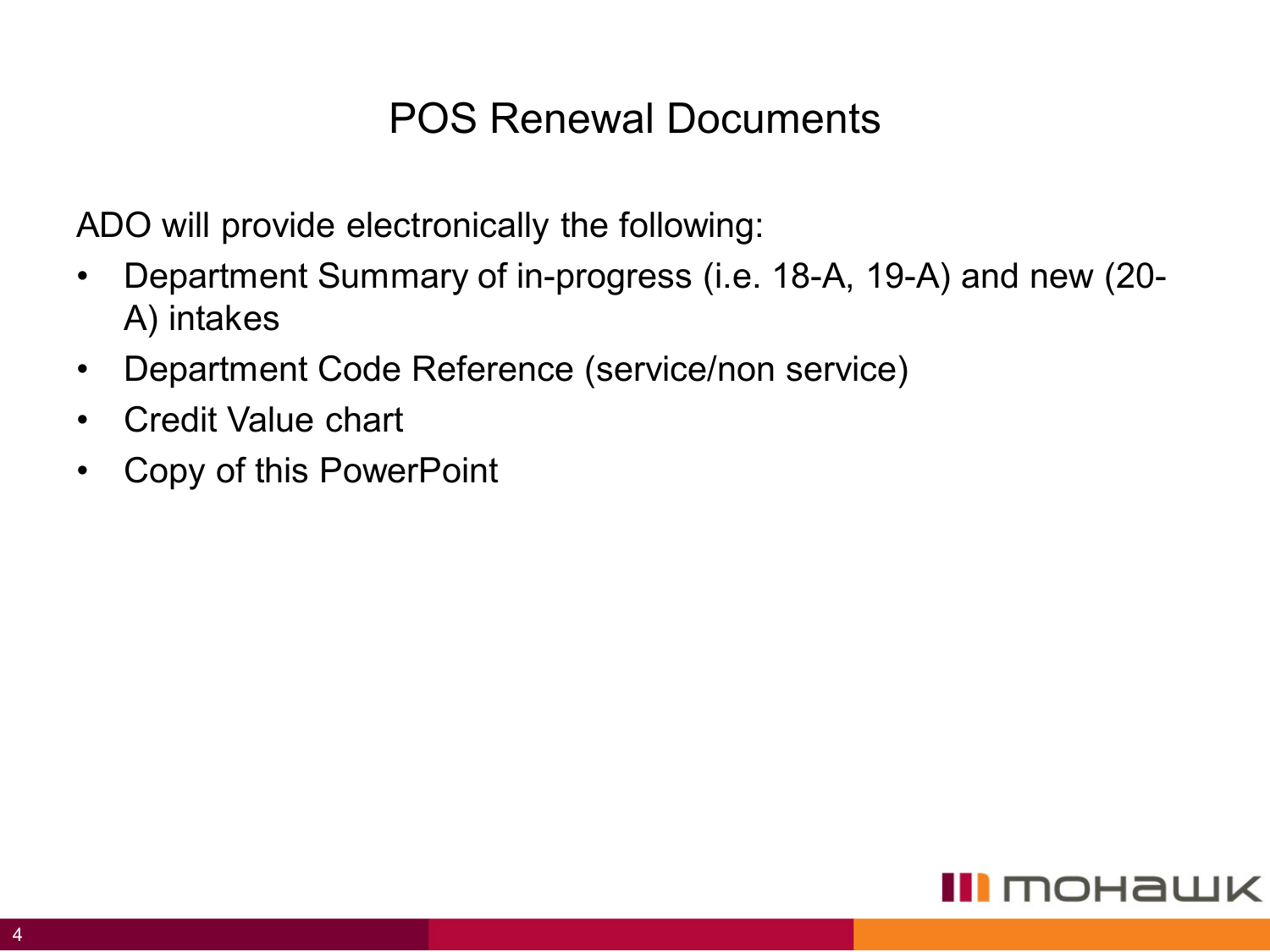## Department Summary

- Based on the Class Designation Chart (CDC)
- Indicates the semesters that have not yet been delivered, and changes may occur (within reason).

| Prg              | 168             | Pre-Technology                                             |                                            |                                  |              | Ver | $20-A$ |
|------------------|-----------------|------------------------------------------------------------|--------------------------------------------|----------------------------------|--------------|-----|--------|
|                  |                 | No Changes                                                 | Changes                                    | Sent to the Academic Data Office | DATE:        |     |        |
| SFM 1            |                 | <b>Available Semesters for Renewal</b><br>SEM <sub>2</sub> |                                            | Dean Sign Off on Final           | <b>DATE:</b> |     |        |
|                  | Department 1582 |                                                            | <b>Mechanical</b>                          |                                  |              |     |        |
| Prg              | 269             |                                                            | Aviation Technician - Aircraft Maintenance |                                  |              | Ver | 19-A   |
|                  |                 | No Changes                                                 | Changes                                    | Sent to the Academic Data Office | DATE:        |     |        |
| SEM <sub>3</sub> |                 | <b>Available Semesters for Renewal</b><br>SEM <sub>4</sub> |                                            | Dean Sign Off on Final           | DATE:        |     |        |
| Prg              | 269             |                                                            | Aviation Technician - Aircraft Maintenance |                                  |              | Ver | $20-A$ |
|                  |                 | No Changes                                                 | Changes                                    | Sent to the Academic Data Office | DATE:        |     |        |
| SFM.             |                 | <b>Available Semesters for Renewal</b><br>SFM 2            | <b>SFM</b><br>3                            | Dean Sign Off on Final<br>SEM 4  | DATE:        |     |        |

#### III mohawk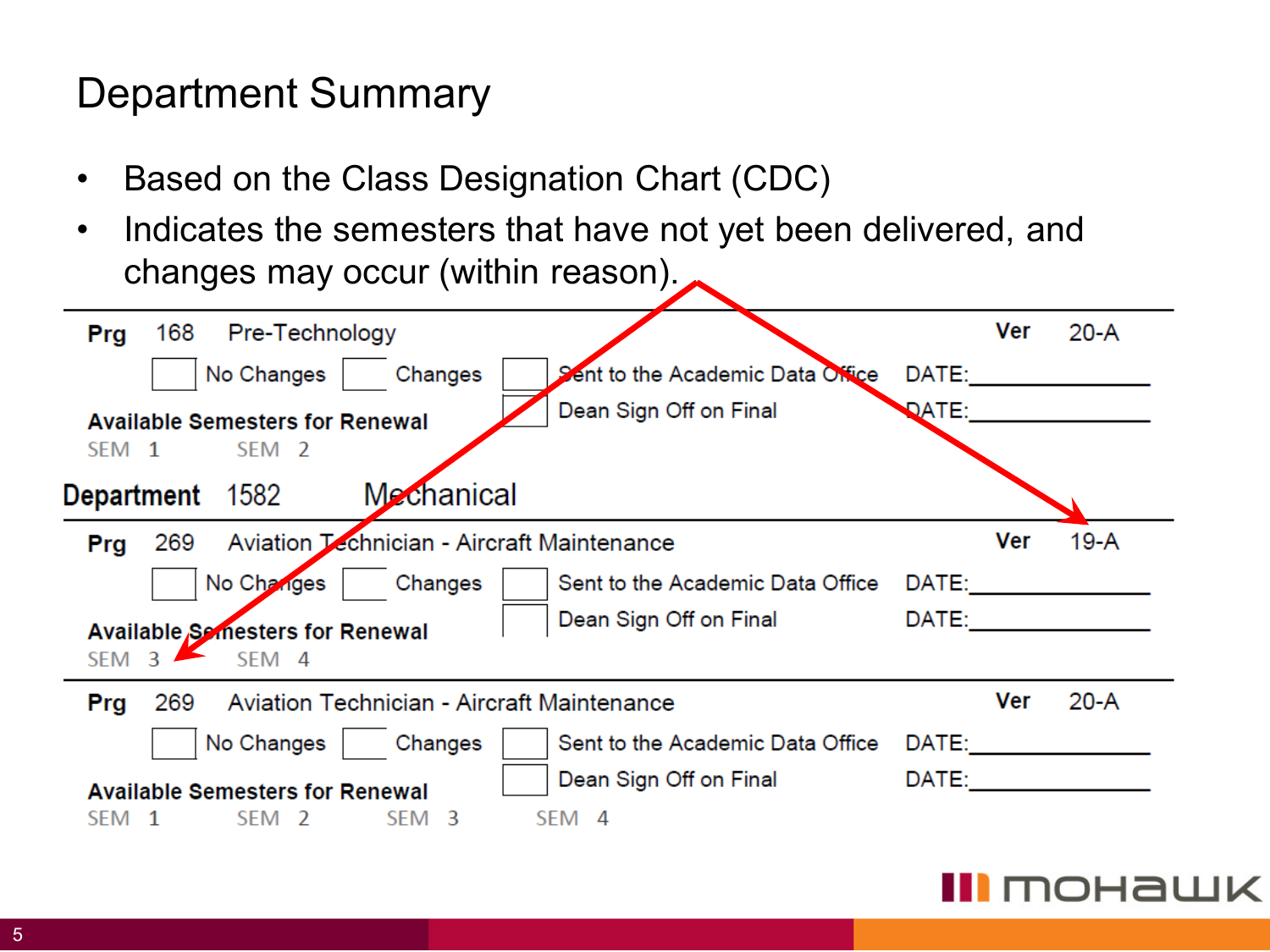2020 POS cycle is for programs active beginning F2020

#### Class Designation Chart

|     | Prg   Ver   Name |                                    | Stream             | <b>Seq</b>           | F <sub>19</sub> | W20   | 820   | E20               | W21   | <b>S21</b>   | F <sub>21</sub> | W22   | S22         | F <sub>22</sub> | W23                      | <b>S23</b>   | F23 |  |
|-----|------------------|------------------------------------|--------------------|----------------------|-----------------|-------|-------|-------------------|-------|--------------|-----------------|-------|-------------|-----------------|--------------------------|--------------|-----|--|
| 555 | $16-A$           | Comp Sys Ty-<br>Network Eng &      | <b>Fall Intake</b> |                      | 1 3NA@6*        |       |       |                   |       |              |                 |       |             |                 |                          |              |     |  |
| 555 | $16-A$           | Comp Sys Ty-<br>Network Eng &      | Jan Alt<br>Patrn   |                      | NA@6*           |       |       |                   |       |              |                 |       |             |                 |                          |              |     |  |
| 555 | $16-A$           | Comp Sys Ty-<br>Network Eng.&      | in Intake          | 1                    | 3NA@6*          |       |       |                   |       |              |                 |       |             |                 |                          |              |     |  |
| 555 | $16-A$           | Comp Sys Ty-<br>Network Eng &      | Alt Patrn          | 1                    | 3NA@6*          |       |       |                   |       |              |                 |       |             |                 |                          |              |     |  |
| 555 |                  | 17-A Comp Sys Ty-<br>Network Eng & | Alt Patrn          | $\blacktriangleleft$ | 2NA@E           | 3NA@5 | 3NA@F | 3NA@6*            |       |              |                 |       |             |                 |                          |              |     |  |
| 555 | $17-A$           | Comp Sys Ty-<br>Network Eng &      | Jan Alt<br>Patrn   | $\mathbf{1}$         | 2NA@E           | 3NA@5 |       | 3NA@F3NA@6*       |       |              |                 |       |             |                 |                          |              |     |  |
| 555 |                  | 17-A Comp Sys Ty-<br>Network Eng & | <b>Fall Intake</b> | $\blacktriangleleft$ | 2NA@4           | 3NA@5 |       | 3NA@F 3NA@6*      |       |              |                 |       |             |                 |                          |              |     |  |
| 555 | $17-A$           | Comp Sys Ty-<br>Network Eng &      | Jan Intake         | $\blacktriangleleft$ | 2NA@4           | 3NA@5 |       | 3NA@F 3NA@6*      |       |              |                 |       |             |                 |                          |              |     |  |
| 555 | 18-A             | Comp Sys Ty-<br>Network Eng &      | Jan Alt<br>Patrn   | $\mathbf{1}$         | 2NE@3           | 2NA@4 |       | 2NA@D 2NA@E 3NA@5 |       |              | 3NA@F 3NA@6*    |       |             |                 |                          |              |     |  |
| 555 | 18-A             | Comp Sys Ty-<br>Network Eng &      | <b>Fall Intake</b> | $\blacktriangleleft$ | 2NE@3           | 2NE@D | 2NE@E | 2NA@4 3NA@5       |       |              | 3NA@F 3NA@6*    |       |             |                 |                          |              |     |  |
| 555 | 18-A             | Comp Sys Ty-<br>Network Eng &      | Jan Intake         | $\blacktriangleleft$ | 2NE@3           | 2NE@D | 2NE@E | 2NA@4 3NA@5       |       |              | 3NA@F 3NA@6*    |       |             |                 |                          |              |     |  |
| 555 |                  | 18-A Comp Sys Ty-<br>Network Eng & | Alt Patrn          | $\blacktriangleleft$ | 2NE@3           | 2NA@4 |       | 2NA@D 2NA@E 3NA@5 |       | 3NA@F 3NA@6* |                 |       |             |                 |                          |              |     |  |
| 555 | $19-A$           | Comp Sys Ty-<br>Network Eng &      | Alt Patrn          | $\blacktriangleleft$ | 1CS@1           | 1NE@2 |       | 2NE@3             | 2NA@4 | 2NA@D        | 2NA@E           | 3NA@5 |             | 3NA@F 3NA@6*    |                          |              |     |  |
| 555 | $19-A$           | Comp Sys Ty-<br>Network Eng &      | Fall Intake        | -1                   | 1CS@1           | 1NE@2 |       | 2NE@3             | 2NE@D | 2NE@E        | 2NA@4           | 3NA@5 | 3NA@F       | 3NA@6*          |                          |              |     |  |
| 555 | $19-A$           | Comp Sys Ty-<br>Network Eng &      | Jan Alt<br>Patrn   | 1                    |                 | 1CS@1 | 1NE@2 | 2NE@3 2NA@4       |       | 2NA@D        | 2NA@E           | 3NA@5 |             | 3NA@F 3NA@6*    |                          |              |     |  |
| 555 | $19-A$           | Comp Sys Ty-<br>Network Eng &      | Jan Intake         | 1                    |                 | 1CS@1 | 1NE@2 | 2NE@3             | 2NE@D | 2NE@E        | 2NA@4           | 3NA@5 | 3NA@F       | 3NA@6*          |                          |              |     |  |
| 555 | 20-A             | Comp Sys Ty-<br>Network Eng &      | Jan Intake         | $\blacktriangleleft$ |                 |       |       |                   | 1CS@1 | 1NE@2        | 2NE@3           | 2NE@D | 2NE@E       |                 | 2NA@4 3NA@5 3NA@F 3NA@6* |              |     |  |
| 555 | <b>20-A</b>      | Comp Sys Ty-<br>Network Eng &      | Alt Patrn          | $\mathbf{1}$         |                 |       |       | 1CS@1             | 1NE@2 |              | 2NE@3           | 2NA@4 | 2NA@D       | 2NA@E           | 3NA@5 3NA@F 3NA@6*       |              |     |  |
| 555 | 20-A             | Comp Sys Ty-<br>Network Eng &      | <b>Fall Intake</b> | $\mathbf{1}$         |                 |       |       | 1CS@1             | 1NE@2 |              | 2NE@3           | 2NE@D | 2NE@E       | 2NA@4           | 3NA@5                    | 3NA@F 3NA@6* |     |  |
| 555 | 20-A             | Comp Sys Ty-<br>Network Eng &      | Jan Alt<br>Patrn   | 1                    |                 |       |       |                   | 1CS@1 | 1NE@2        | 2NE@3           | 2NA@4 | 2NA@D 2NA@E |                 | 3NA@5 3NA@F 3NA@6*       |              |     |  |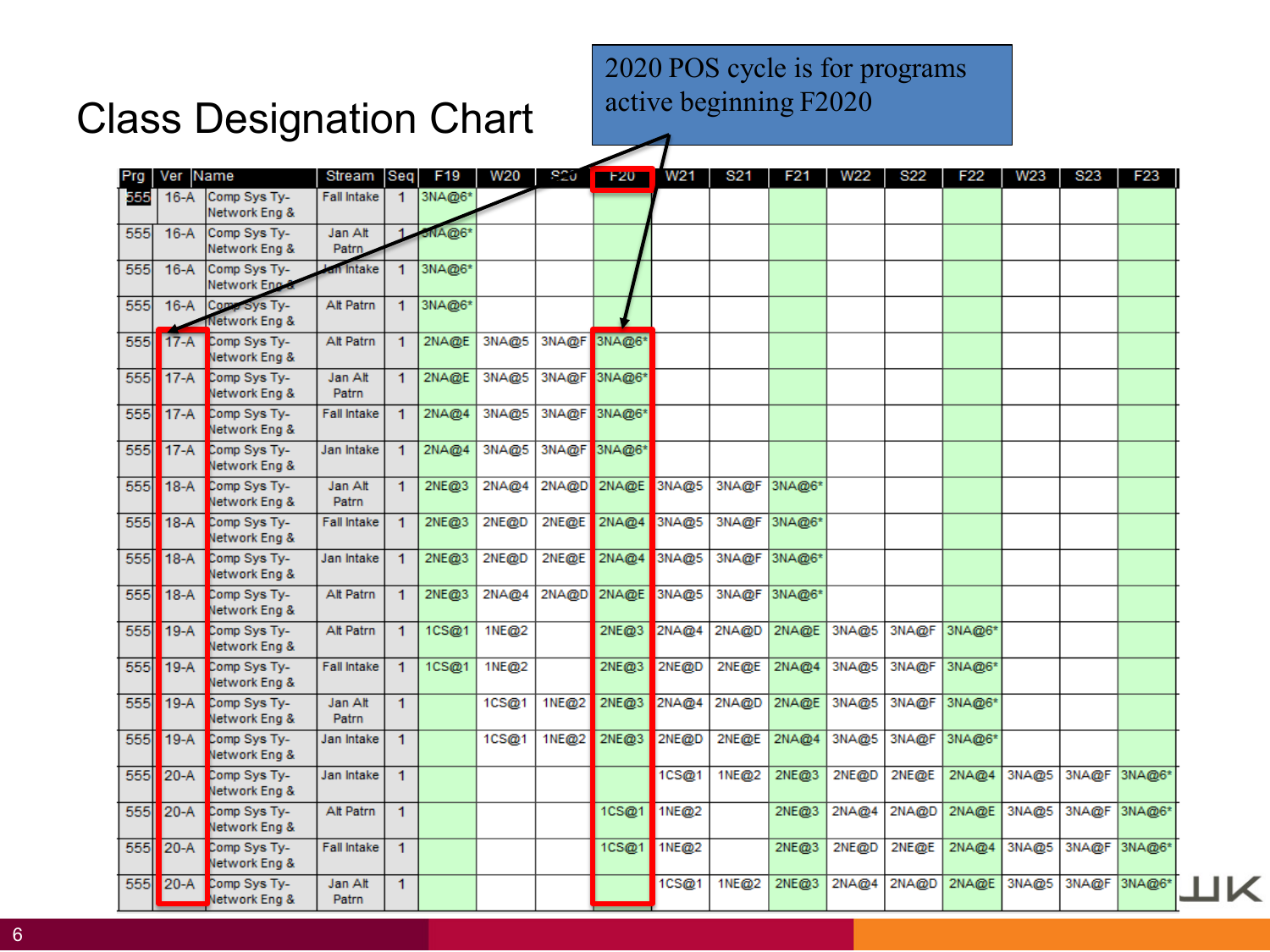### Check List-Academic Area

The Academic Area needs to check for:

- Program:
	- Program name/Program credential/main campus
	- Department code/org
	- Grad GPA  $(60\%)$
- Course:
	- Department code (same as program)
	- Service (Y/N) if yes, enter Dept. code (use department code reference sheet)
	- Delivery (include hours online as separate delivery)
	- Remember to check all equivalencies, include those that are needed to clear graduates for next convocation(s)
	- Check prerequisites especially when moving or changing courses
	- Identify your Genedified course with a checkmark(s)
	- **Course Description is up-to-date (requests to update course description will not accepted by the Academic Data Office outside the POS renewal cycle)**

#### Complete POS Renewal process:

- Access POS' on Cognos (as per summary)
- •POS changes
- •Print with signoff
- • Course Create(s) electronic and print with signoff

Note: Major changes to in-progress POS' will now require Dean approval prior to submission

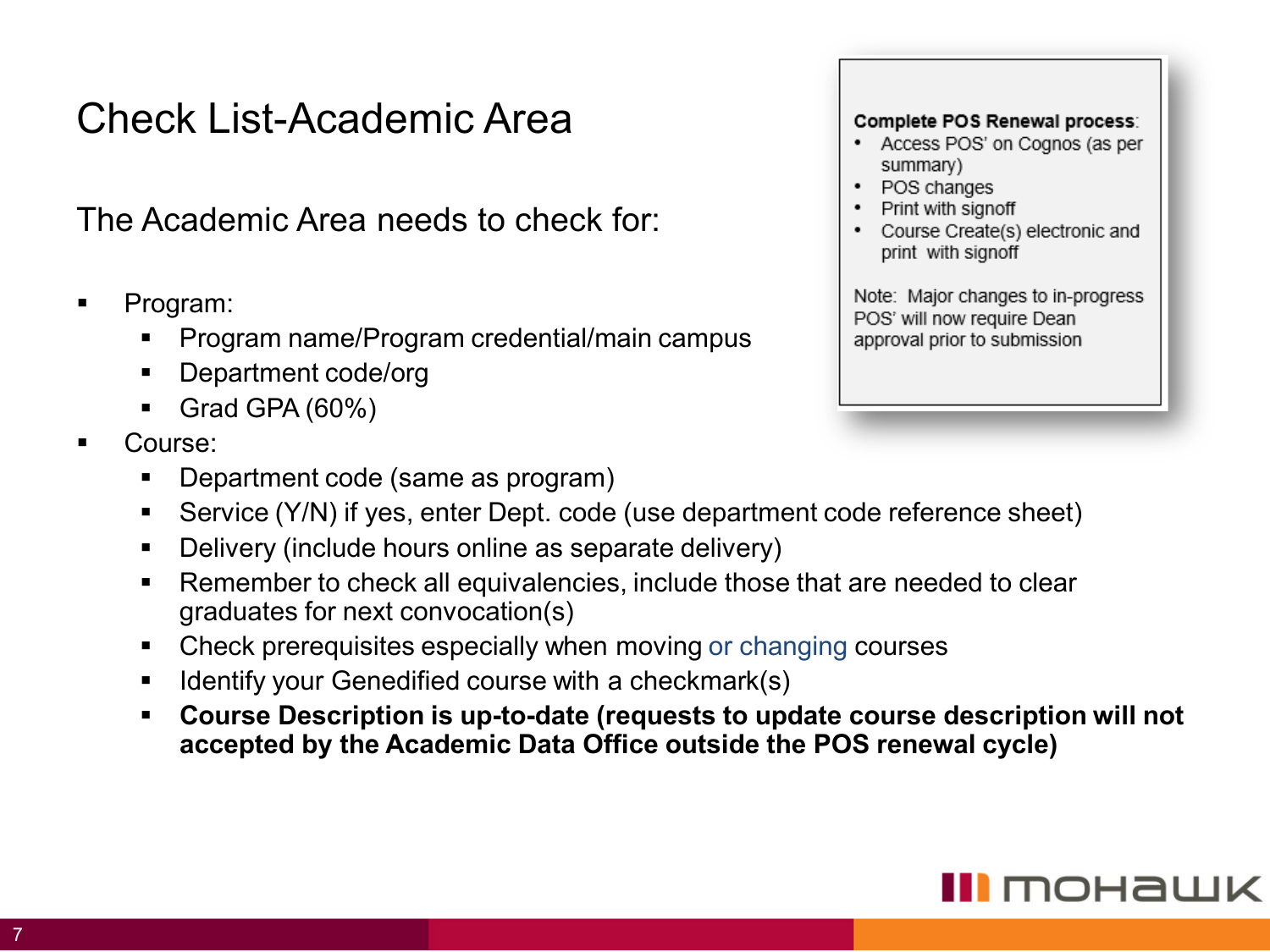## Sample POS Renewal Worksheet

| 215 20-A Social Service Worker - Semester 1 |                                                                                         |                                                   |                       | Use Status box to<br>indicate change type:<br>A-Add                                    |      |    |                      |    |              |                                                                |
|---------------------------------------------|-----------------------------------------------------------------------------------------|---------------------------------------------------|-----------------------|----------------------------------------------------------------------------------------|------|----|----------------------|----|--------------|----------------------------------------------------------------|
| <b>Semester 1</b>                           |                                                                                         |                                                   |                       | <b>D-Delete</b><br>M-Modify                                                            |      |    |                      |    |              |                                                                |
| <b>Semester Promotion GPA:</b>              |                                                                                         |                                                   |                       | <b>T-Transfer</b>                                                                      |      |    |                      |    |              |                                                                |
| <b>Core Courses</b>                         |                                                                                         |                                                   |                       |                                                                                        |      |    |                      |    |              |                                                                |
|                                             |                                                                                         |                                                   | <b>Effective Term</b> | <b>Status</b>                                                                          |      |    |                      |    |              | Del Type Reg Wks Reg Hrs/Wk Total Hrs Grade Moderredit Valu Se |
| <b>HIST 10015</b>                           |                                                                                         | <b>History&amp;Ethics of Social Work</b>          | 201430                | <b>Delete</b>                                                                          |      |    |                      |    |              |                                                                |
|                                             |                                                                                         |                                                   |                       |                                                                                        |      |    |                      |    |              |                                                                |
|                                             |                                                                                         | <b>Equivalents</b><br>HMNS-SO128 Minimum Grade 50 |                       |                                                                                        |      |    |                      |    |              |                                                                |
|                                             |                                                                                         |                                                   |                       |                                                                                        |      |    |                      |    |              |                                                                |
| <b>HIST XXXXX</b>                           |                                                                                         | <b>Standard Principles of Social Work</b>         |                       | Add                                                                                    | Lec. | 14 | $\overline{2}$       | 28 | $\mathbf{1}$ | $\overline{2}$                                                 |
| *course create completed                    |                                                                                         |                                                   |                       |                                                                                        |      |    |                      |    |              |                                                                |
| <b>COMM SO226</b>                           | <b>Interviewing Skills</b>                                                              |                                                   |                       | <b>Modify</b>                                                                          | Lab  | 14 | $\blacktriangleleft$ |    |              |                                                                |
|                                             | Create a separate<br>tab to include all<br>new course<br>descriptions as<br>shown below |                                                   |                       |                                                                                        | Lec- | 14 | $\overline{2}$       |    |              |                                                                |
| <b>HMNS 10096</b>                           | <b>Issues Related to Family</b>                                                         |                                                   |                       | Transfer                                                                               |      |    |                      |    |              |                                                                |
| move to sem 3                               |                                                                                         |                                                   |                       |                                                                                        |      |    |                      |    |              |                                                                |
| <b>PSYC SS156</b>                           | <b>Introductory Psychology</b>                                                          |                                                   | 000000                | А                                                                                      | Lec  | 14 | 3                    | 42 | $\mathbf{1}$ | 3                                                              |
| Course Note: Genefied                       |                                                                                         |                                                   |                       |                                                                                        |      |    |                      |    |              |                                                                |
|                                             |                                                                                         | <b>Equivalents</b><br>PSYC-SS126 Minimum Grade 50 |                       | Note:                                                                                  |      |    |                      |    |              |                                                                |
|                                             |                                                                                         | er PSYC SS167 Minimum Grade & leave blank         |                       | Academic Data Office                                                                   |      |    |                      |    |              |                                                                |
|                                             |                                                                                         | or PSYC-10005 Minimum Grade 50                    |                       | calculates the<br>effective term based<br>on Class Designation<br>i.e. 201810 (Winter) |      |    |                      |    |              |                                                                |

#### **III** mohawk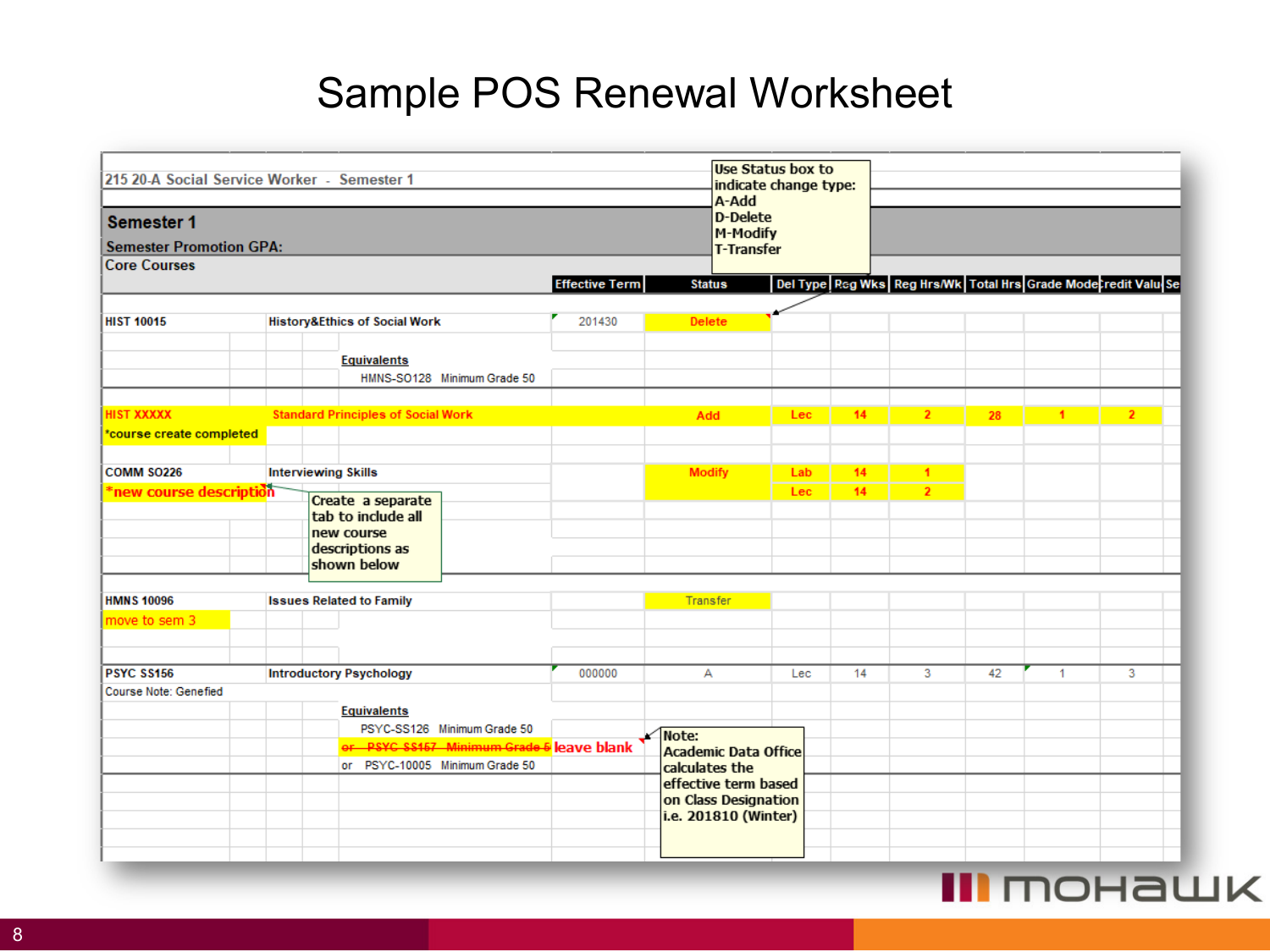#### Check List - Academic Data Office

The Academic Data Office checks that:

Review submission for format and authorization

- Course Creates for newly created courses are attached and assigns the Course Code and Credit Value for new course created/added
- The POS rules are enforced as follows:
	- Service is marked as Y where course department code does not match the program department
	- Correct Effective term for modified/updated courses (Cross checks with CDC)
	- Course hours on POS and Course Master matches
	- All diploma programs have Genedified courses that have:
		- no prerequisite(s)
		- cannot be a prerequisite to another course in POS in later semester
		- 42 total contact hours
		- Match one of the five Gen Ed themes (Arts in Society; Civil Life; Social and Cultural Understanding; Personal Understanding; Science and Technology)

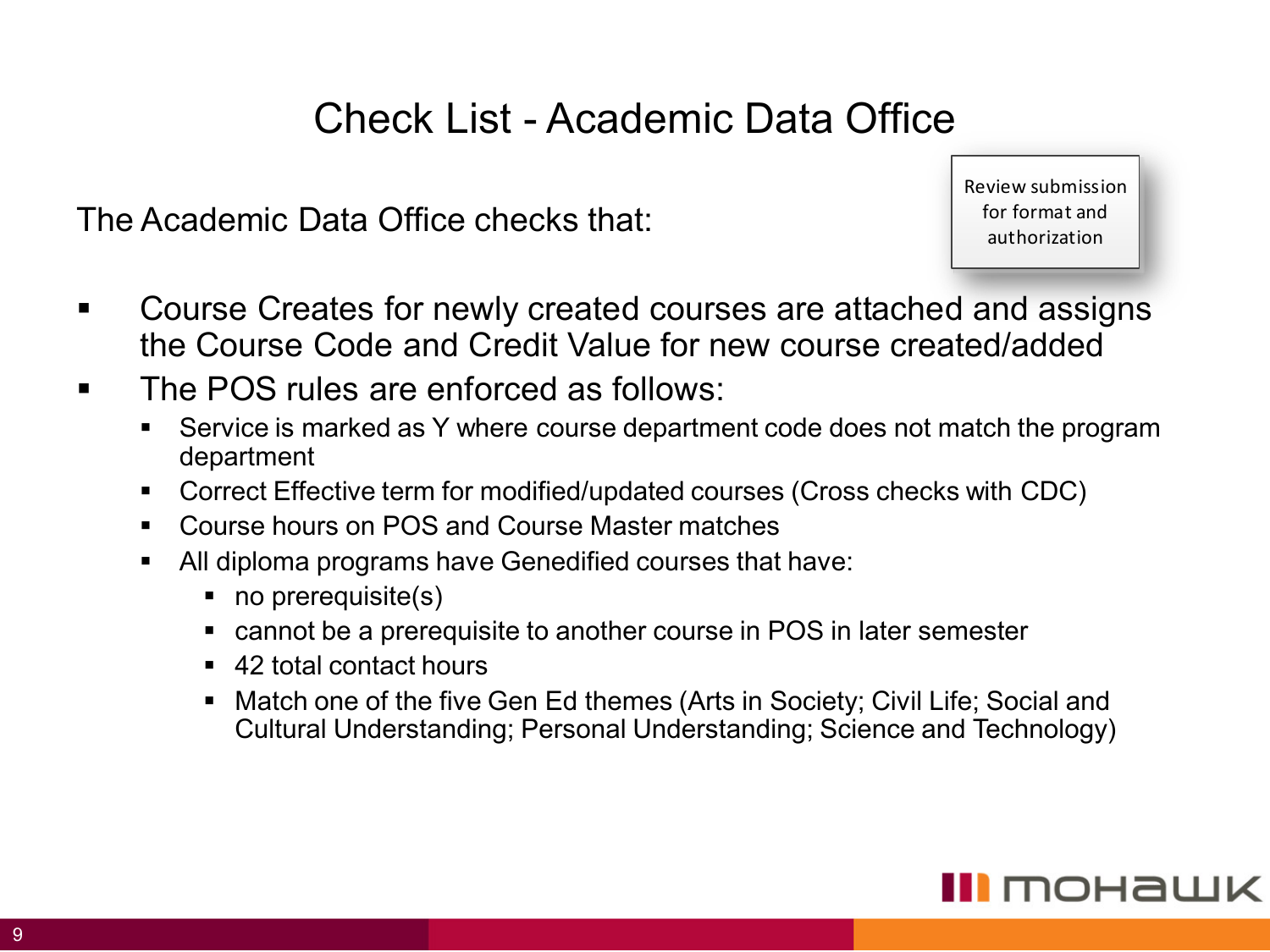#### Check List-Academic Data Office

- Sign-off is at the appropriate level depending on the nature of the change
	- **EXEC** Service course changes
	- New courses in returning programs
	- Major changes in course delivery for returning programs

Documentation submitted without appropriate approval will be returned.

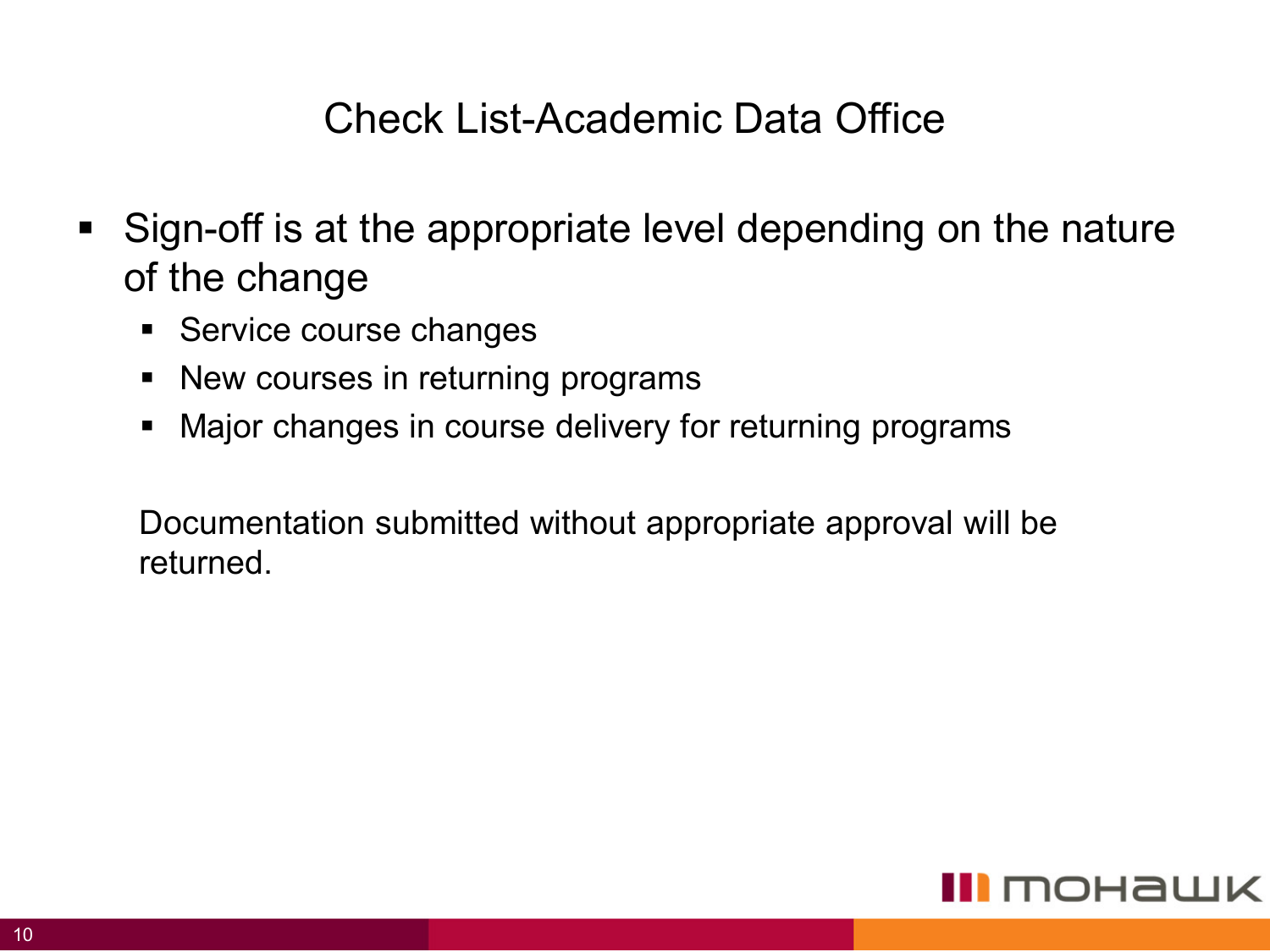#### Changes for in-progress programs

- Minor changes only accepted (Degree Works implications)
	- Small changes
		- Delivery type changes (Lec, Lab, On)
		- Semester delivered
		- Prerequisites
		- **Equivalencies**
	- **Major program changes to in-progress programs will require approval of the Dean. The ADO will return to the academic area for the approval process. These changes would include:** 
		- Adding courses
		- Deleting courses

In-progress program renewal worksheets are due **November 15, 2019**

#### **I** mohawk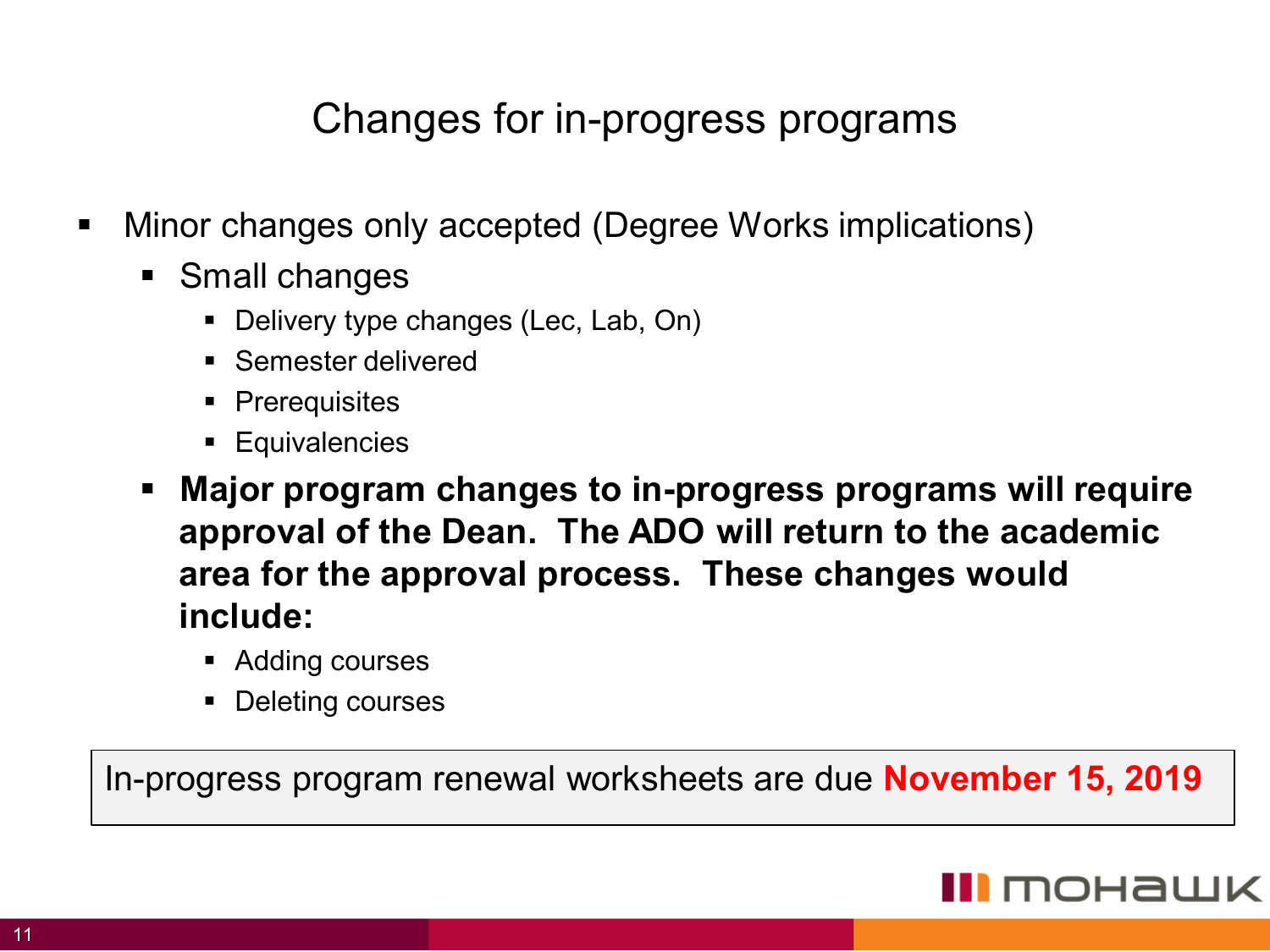# Changes for F2020 intake

- Major changes are allowed
	- Adding courses (Course Create required if new course, credit value changes with hour increase/decrease, or course name change on existing course(s))
	- Deleting courses
		- Plan for equivalency required complete course update(s)
		- Check for course used as prerequisite complete course update(s)

F2020 program renewal worksheets are due **December 13, 2019**

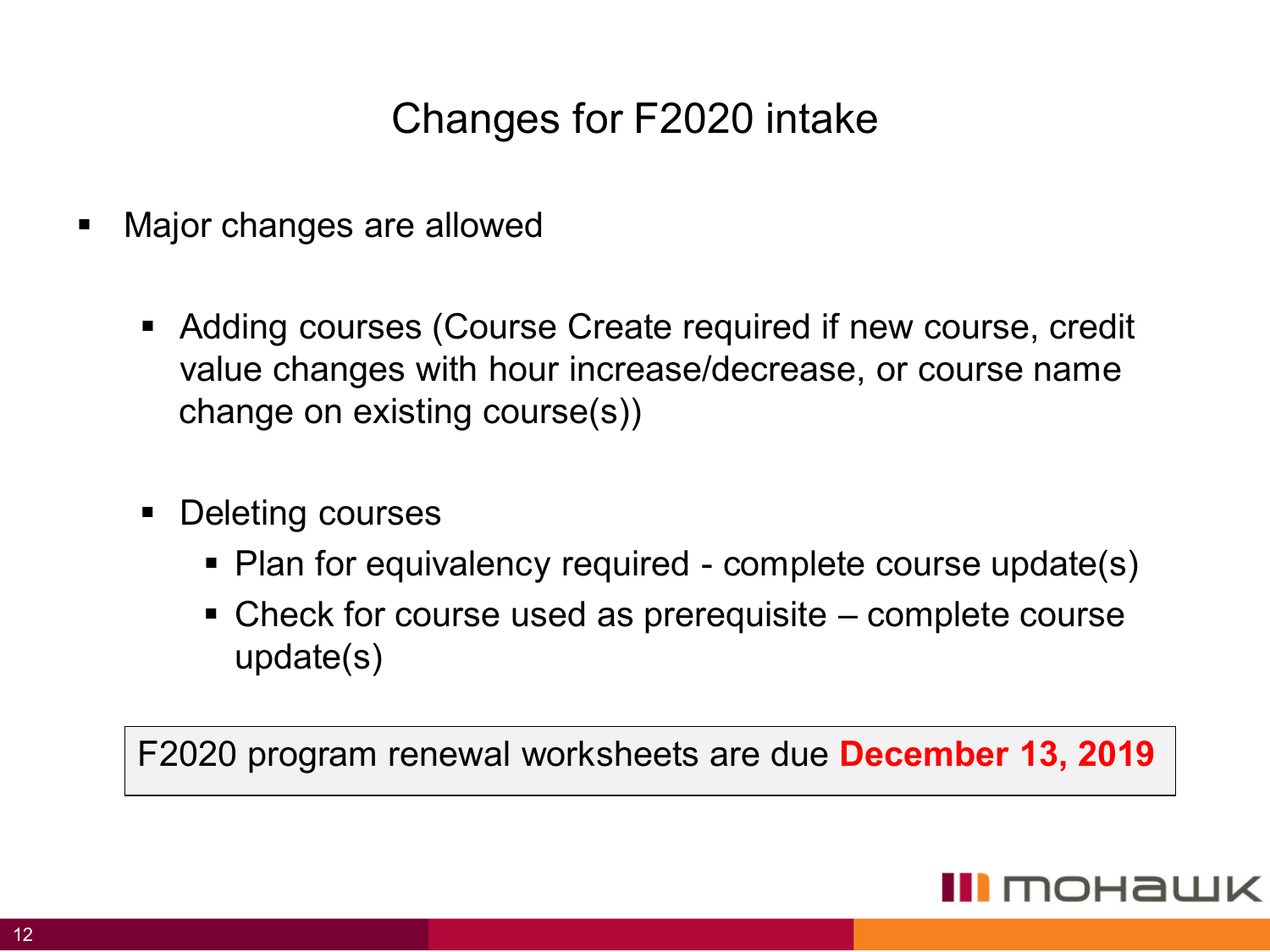## Course Create vs. Course Versioning Rules

| <b>Reason/Description</b>                    | <b>Course Version or New Course</b><br><b>Create</b>                         |  |  |  |  |
|----------------------------------------------|------------------------------------------------------------------------------|--|--|--|--|
| <b>Course Content changes</b>                | <b>New Course Create Required</b>                                            |  |  |  |  |
| Course credits changes                       | <b>New Course Create Required</b>                                            |  |  |  |  |
| Course grade mode change                     | <b>Course Version only</b><br>Unless non-credit to a credit or<br>vice versa |  |  |  |  |
| <b>Course Name Change-Tweaking</b>           | <b>Course Version only</b>                                                   |  |  |  |  |
| <b>Course Name-Dramatic Change</b>           | <b>New Course Create Required</b>                                            |  |  |  |  |
| <b>Course Description Changes</b>            | <b>Course Version only</b>                                                   |  |  |  |  |
| Course prerequisite or equivalent<br>changes | <b>Course Version only</b>                                                   |  |  |  |  |
| Course Org/Dept. code changes                | <b>Course Version only</b>                                                   |  |  |  |  |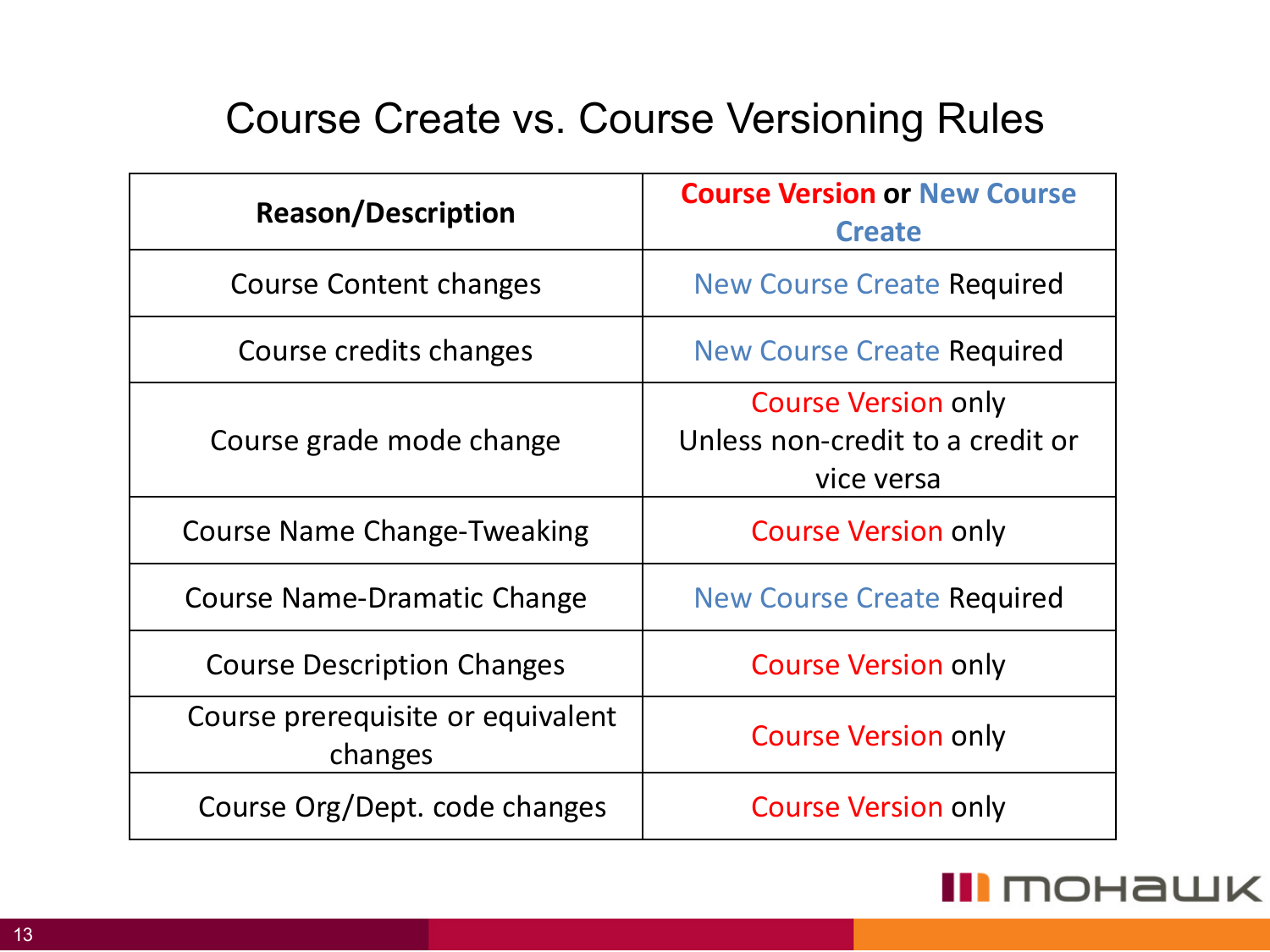#### Course Create Form

- New courses / replacement courses introduced at new program intakes only
- New courses must have unique names
- For replacement courses, consider if should the new course have the same prerequisites as previous course
- Consider equivalency vs. options
- Must include transition plan for grad clearing

Note:

- 1. Ten (10) hours required minimum for course credit (see credit value legend on MyMohawk)
- 2. Course Create form (found on MyMohawk)

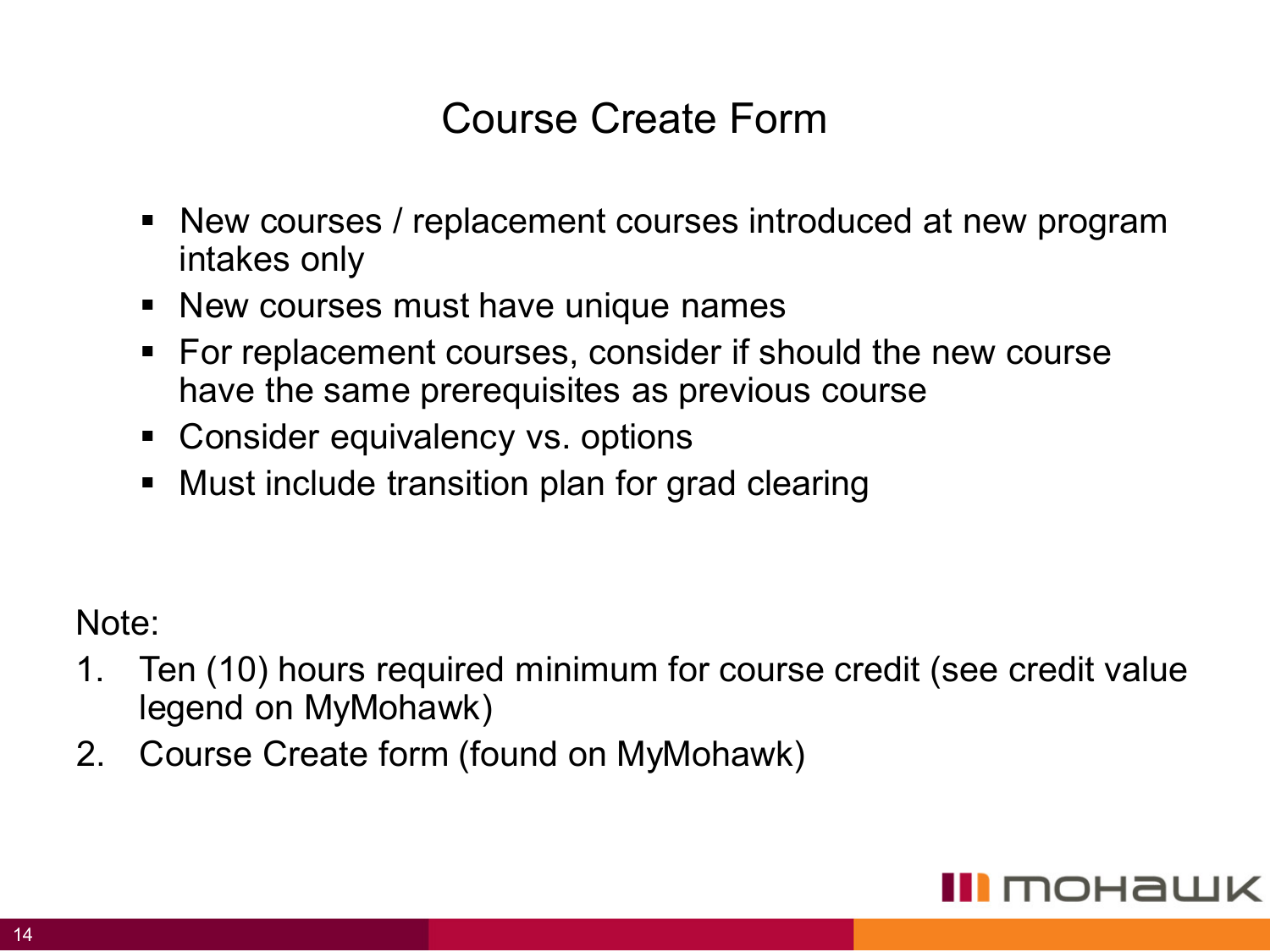|                                             | <b>Course Create Form</b>                   |                 |                        |             | For ADO Use only: |                                           |                     |                 |                        |
|---------------------------------------------|---------------------------------------------|-----------------|------------------------|-------------|-------------------|-------------------------------------------|---------------------|-----------------|------------------------|
|                                             |                                             |                 | Course:                |             |                   |                                           | Version:            |                 |                        |
| Below enter the details for the new course: |                                             |                 | D2L:                   |             |                   |                                           | Syllabus: _________ |                 |                        |
|                                             |                                             |                 |                        | PreReq:     |                   | Total Hours: Total                        |                     |                 |                        |
| CE Only:                                    |                                             |                 |                        | Equiv:      |                   | Credit Value:                             |                     |                 |                        |
| Is Course Eligible For                      |                                             |                 |                        |             |                   |                                           |                     |                 |                        |
| Funding?                                    | Choose Yes or No Funding?                   |                 | Completed by:          |             |                   | Date:                                     |                     |                 |                        |
| <b>Funding Type:</b>                        | Choose from List                            |                 |                        |             |                   |                                           |                     |                 |                        |
|                                             |                                             |                 |                        |             |                   |                                           |                     |                 |                        |
| <b>Person Details:</b>                      |                                             |                 |                        |             |                   |                                           |                     |                 |                        |
| <b>Full Name:</b>                           |                                             |                 | <b>Extension:</b>      |             |                   |                                           |                     |                 |                        |
| Department:                                 |                                             |                 | E-Mail:                |             |                   | List all Prgm #'s with                    |                     |                 |                        |
|                                             |                                             |                 |                        |             |                   |                                           |                     |                 |                        |
| <b>Course Details:</b>                      |                                             |                 |                        |             |                   | $course - only one$                       |                     |                 |                        |
| Faculty:                                    | Choose from List                            | School:         |                        | Choose fror |                   |                                           |                     |                 |                        |
| Division:                                   | Choose from List                            | Department:     |                        | Choose froi |                   | <b>Create Form needed</b>                 |                     |                 |                        |
|                                             |                                             |                 |                        |             |                   |                                           |                     |                 |                        |
| <b>Subject Code:</b>                        | Choose from List                            |                 |                        |             |                   |                                           |                     |                 |                        |
| Long Course Name:                           |                                             |                 |                        |             |                   |                                           |                     |                 |                        |
| Short Course Name:                          |                                             |                 |                        |             |                   |                                           |                     |                 |                        |
| Diploma/Certificate Program:                | Choose Diploma/Cert PosSec From List        |                 |                        |             |                   | Please note any other Program             |                     |                 |                        |
|                                             | Choose Diploma/Cert CE From List            |                 |                        |             |                   | Numbers Mon Clustered)                    |                     |                 |                        |
|                                             | Choose Diploma/Cert Apprentice From List    |                 |                        |             |                   |                                           |                     |                 |                        |
|                                             |                                             |                 |                        |             |                   |                                           |                     |                 |                        |
| <b>Course Description or Comments:</b>      |                                             |                 |                        |             |                   |                                           |                     |                 |                        |
|                                             |                                             |                 |                        |             |                   |                                           |                     |                 |                        |
|                                             |                                             |                 |                        |             |                   |                                           |                     |                 |                        |
| <b>Grade Mode:</b>                          | Choose Grade Mode From List                 |                 | Promo Grade Exception: |             |                   |                                           |                     |                 |                        |
| <b>PLACode:</b>                             | Choose PLACode From List                    |                 |                        |             |                   |                                           | Clin                | Clinical        |                        |
| Semester First Time Offering:               | Fall, Winter, Summer? Choose from List      |                 |                        |             |                   | Please note: Grade Mode "Credit           |                     |                 |                        |
| Year:                                       | Choose From List                            |                 |                        |             |                   | Requirements Met" must gain Director,     | FP <sub>1</sub>     |                 | <b>Field Placement</b> |
|                                             |                                             |                 |                        |             |                   | <b>Academic Operation signature below</b> |                     |                 |                        |
| <b>Course Hours:</b>                        | Choose Duration Type From List              |                 |                        |             |                   |                                           | Intr                |                 | Internship             |
| Define Course Type:                         |                                             | Hours:<br>Weeks |                        |             |                   |                                           |                     |                 |                        |
|                                             |                                             |                 | $\mathbf{0}$           |             |                   |                                           |                     |                 |                        |
| Define Course Type:                         | Choose Duration Type From List              | Hours:          |                        |             |                   |                                           | Lab                 |                 | Laboratory             |
|                                             |                                             | Weeks:          |                        |             |                   |                                           |                     |                 |                        |
|                                             |                                             |                 | $\mathbf{0}$           |             |                   |                                           | Lec                 | Lecture         |                        |
| Define Course Type:                         | Choose Duration Type From List              | Hours:          |                        |             |                   |                                           |                     |                 |                        |
|                                             |                                             | Weeks:          |                        |             |                   |                                           | OnLn                | Online          |                        |
|                                             |                                             |                 | $\mathbf{0}$           |             |                   |                                           |                     |                 |                        |
| Define Course Type:                         | Choose Duration Type From List              | Hours:          |                        |             |                   |                                           | Tut                 | <b>Tutorial</b> |                        |
|                                             |                                             | Weeks:          |                        |             |                   |                                           |                     |                 |                        |
|                                             |                                             |                 | $\mathbf{0}$           |             |                   |                                           | WT                  |                 | <b>Work Term</b>       |
|                                             | <b>Total Contact Hours: Auto Calculates</b> |                 | $\mathbf{0}$           |             |                   |                                           |                     |                 |                        |
| Equiv/Pre-Req's:                            |                                             |                 |                        |             |                   |                                           |                     |                 |                        |
| Equivalency Setting:                        |                                             |                 |                        |             |                   |                                           |                     |                 |                        |
| Prerequisite Setting:                       |                                             |                 |                        |             |                   |                                           |                     |                 |                        |

Access Course Create/Update forms through MyMohawk, Employee, Under Scheduling and Academic Support Channel – ADO pulldown

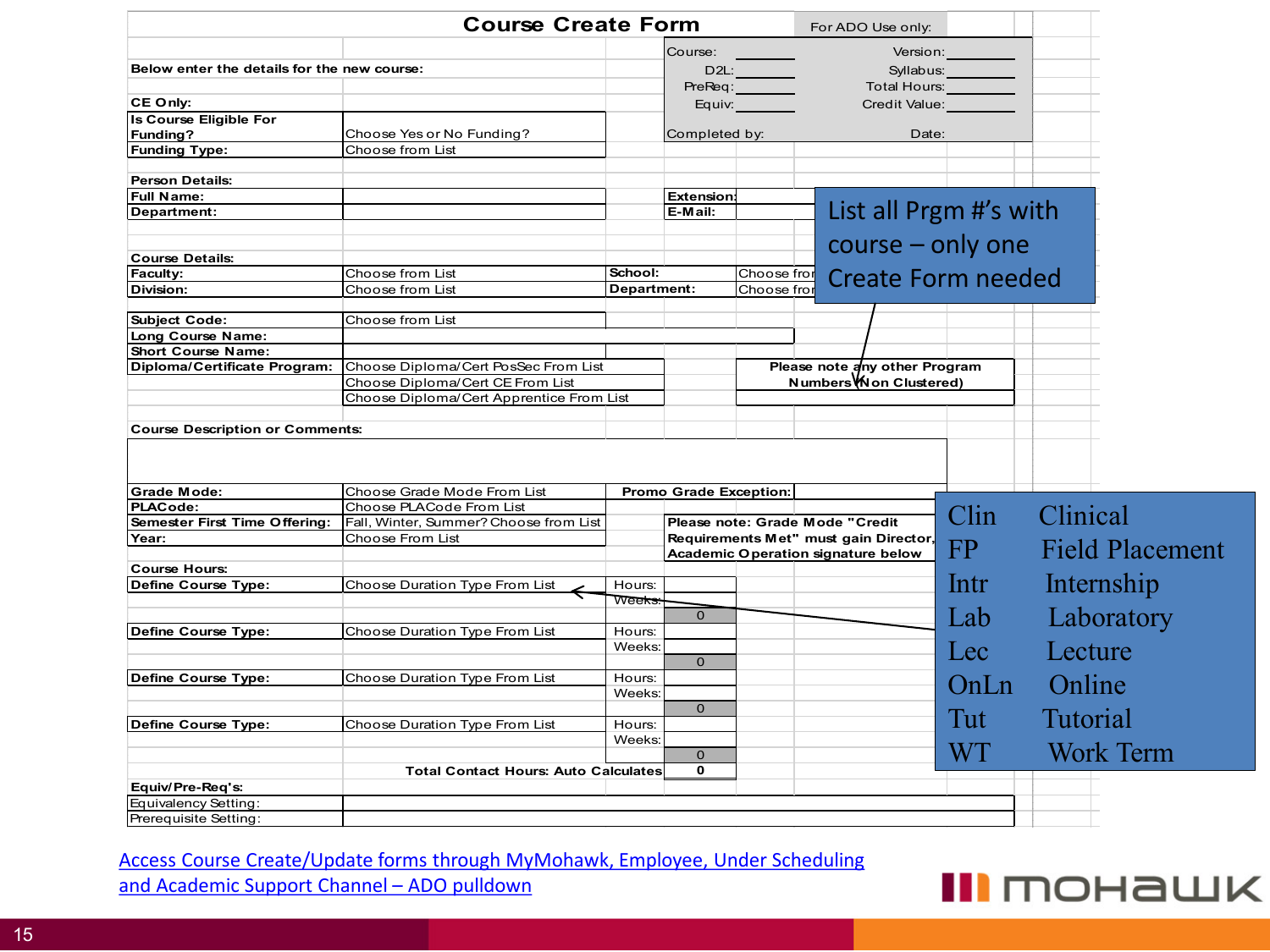# **Versioning**

- Program Versioning
	- Represents the intake(s) of a program and outlines the semester delivery
	- New intake delivery models need to be noted on a copy of the Class Designation chart and sent to ADO with AD's signature
- Note: Request for Access to Class Designation Chart to be submitted to Help Desk ([helpdesk@mohawkcollege.ca](mailto:helpdesk@mohawkcollege.ca))

#### Class Designation Chart

| Prg | Ver Name |                                     | Stream                  | Seq | F <sub>19</sub> | W20      | S20   | <b>F20</b> | W21    | S <sub>21</sub> | F <sub>21</sub> | <b>W22</b> |
|-----|----------|-------------------------------------|-------------------------|-----|-----------------|----------|-------|------------|--------|-----------------|-----------------|------------|
| 213 | $18-A$   | Early Childhood<br>Education        | Jan Intake              |     | 2EC@3           | $2EC@A*$ |       |            |        |                 |                 |            |
| 213 | $18-A$   | Early Childhood<br>Education        | <b>Fall Intake</b>      |     | 2EC@3           | 2EC@4*   |       |            |        |                 |                 |            |
| 213 | $19-A$   | Early Childhood<br>Education        | Fall Intake             |     | 1EC@14          | 1EC@2    |       | 2EC@3      | 2EC@4* |                 |                 |            |
| 213 | $19-A$   | Early Childhood<br>Education        | Jan Intake              | 1   |                 | 1EC@1    | 1EC@2 | 2EC@3      | 2EC@4* |                 |                 |            |
| 213 | $20-A$   | Early Childhood<br>Education        | Jan Intake              | 1   |                 |          |       |            | 1EC@1  | 1EC@2           | 2EC@3           | 2EC@4*     |
| 213 | $20-A$   | Early Childhood<br><b>Education</b> | <b>Fall Intake</b><br>っ | 1   |                 |          |       | 1EC@1      | 1EC@2  |                 | 2EC@3           | 2EC@4*     |
|     |          |                                     |                         |     |                 |          |       |            |        |                 |                 |            |

#### **Semester Delivery** $\lambda$

#### II MOHAWK

**(Version and Stream) Program Intake**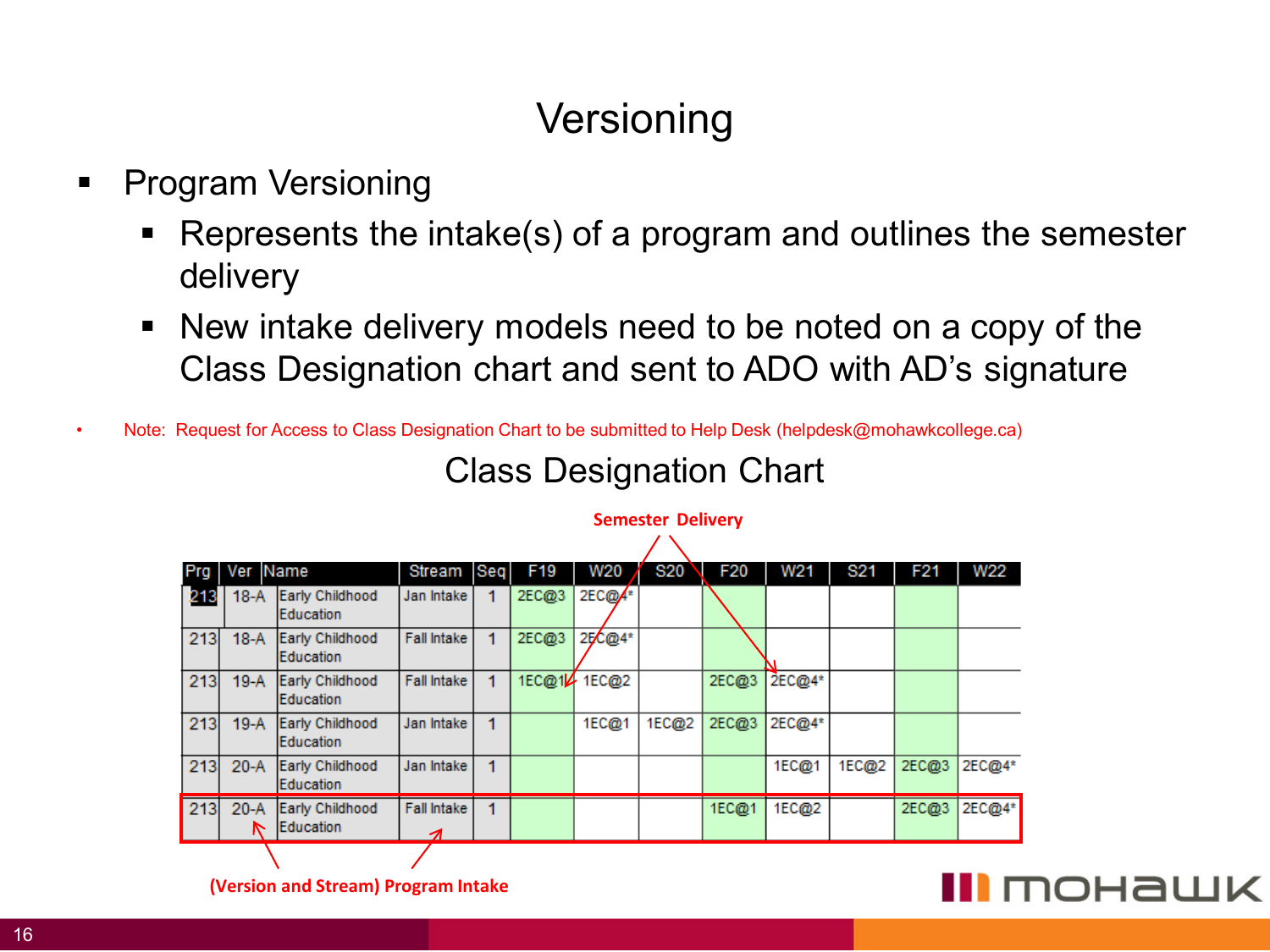#### Course Versioning

- A change to a course usually results in a new version.
- Course versioning is very important in the process for graduate clearing.
	- Changes could impact out-of-synch students trying to graduate
- **Prerequisites and Equivalencies reports can be found in Cognos**
- My Home > Academic > Reports > POS > Course Prereq and Equiv



**Effective Term indicates each time course has been versioned due to a change in detail ("200910" is first version ever created)**

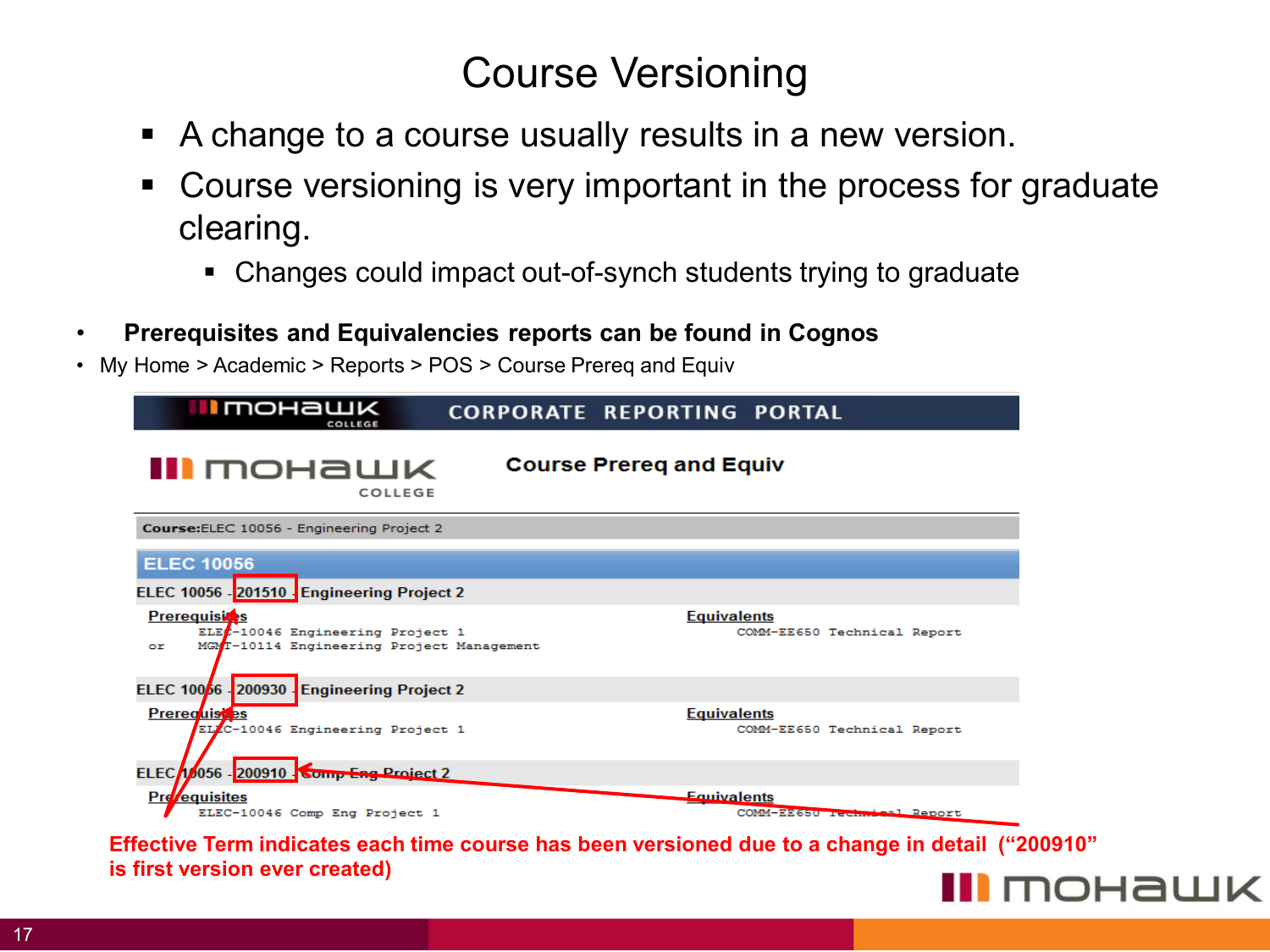# Cognos POS Renewal Reports

Accessing the Corporate Reporting tool in Cognos:

- 1. Navigate to <https://dsp.mohawkcollege.ca/ibmcognos/bi/>
- 2. Login in using your Active Directory Credentials (used to login to your computer)
- 3. Under **Team content**, click **Academic**
- 4. Click **Reports**
- 5. Click **POS**



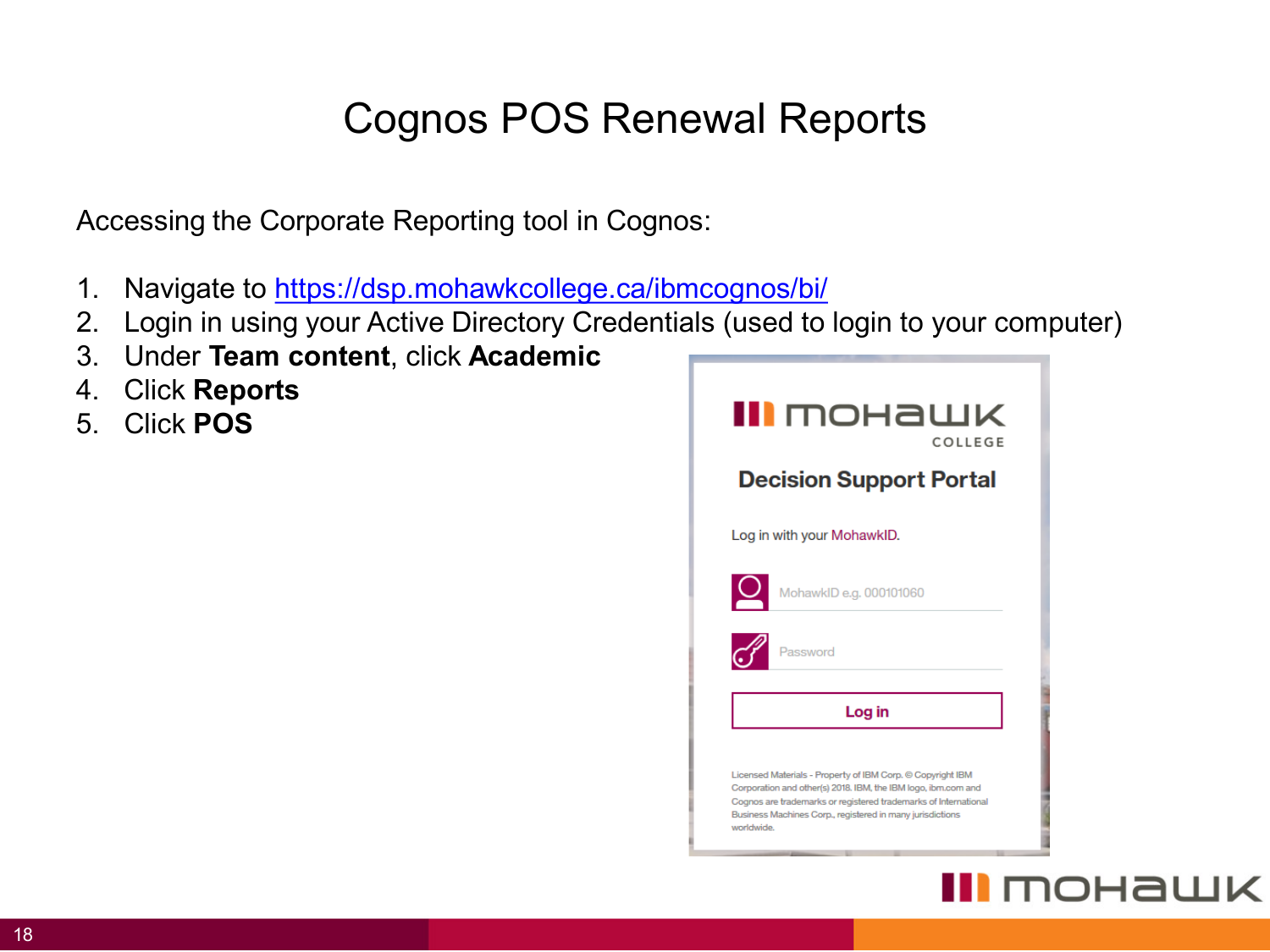# Open POS Reporting



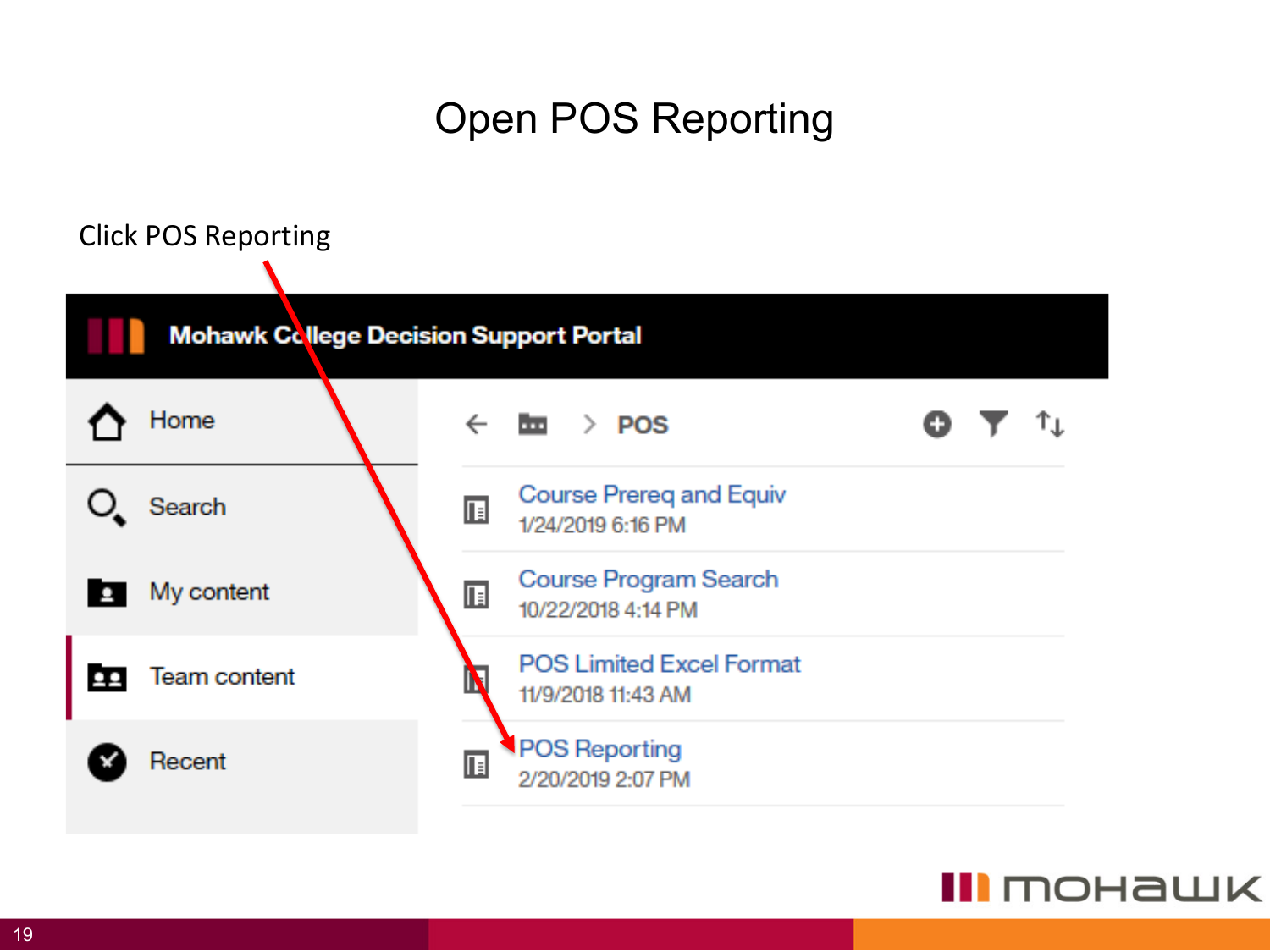## POS Reporting - Prompt

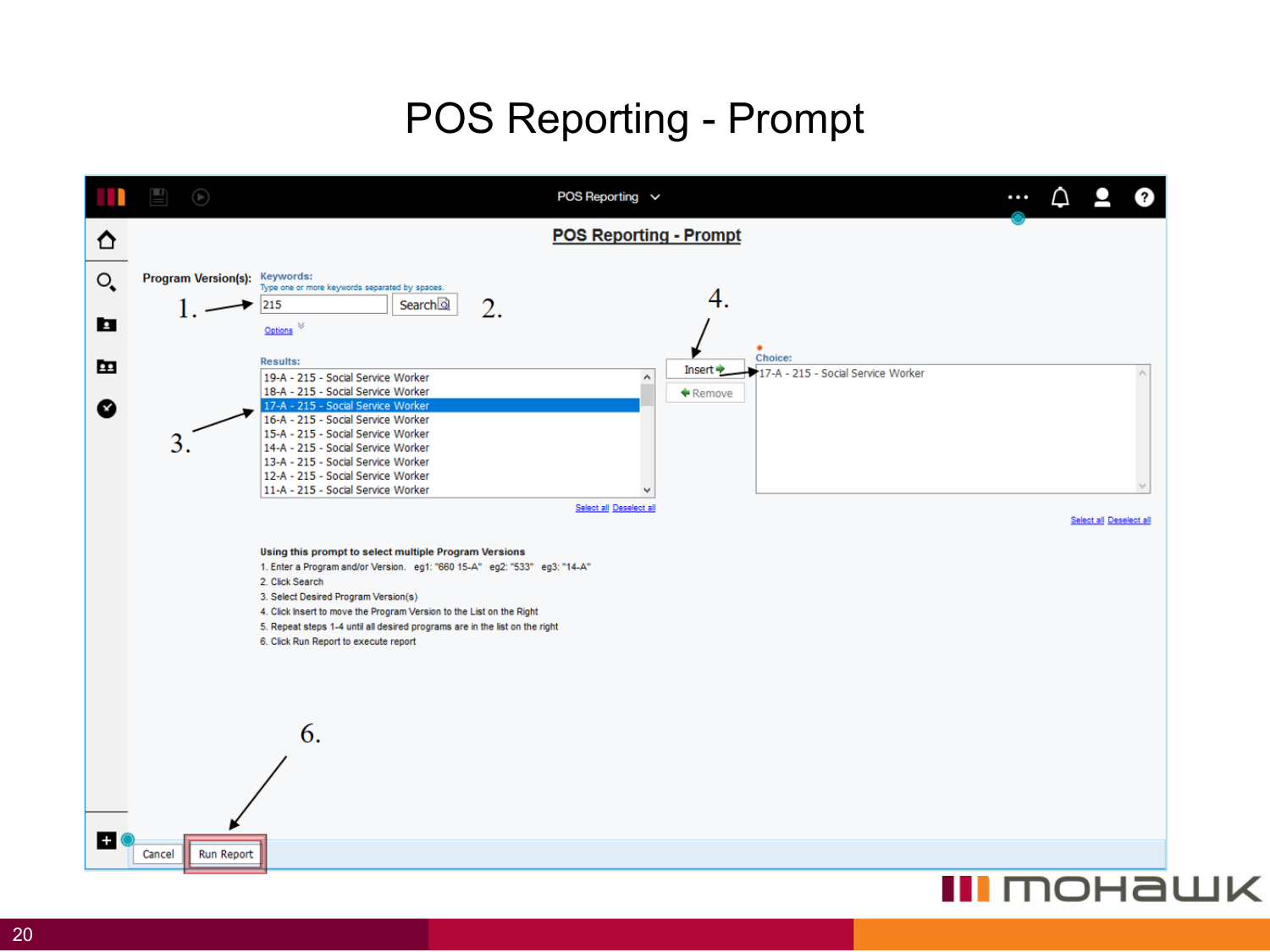# Report View of POS Renewal \_Excel



#### III mohawk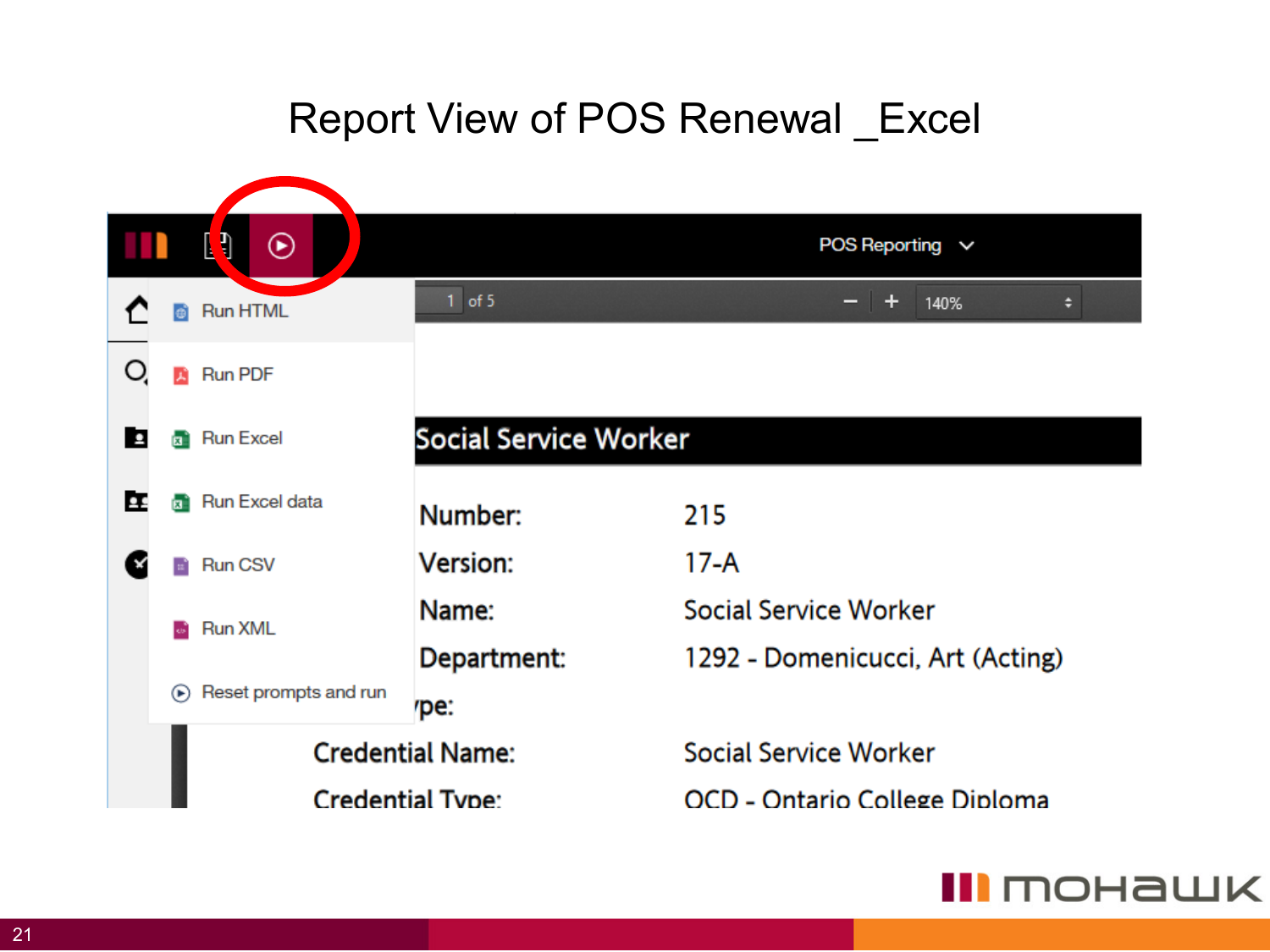#### Sample POS Renewal Worksheet Formatted for Legal Size Printing



**4. Format each worksheet (Program Detail and Semesters)**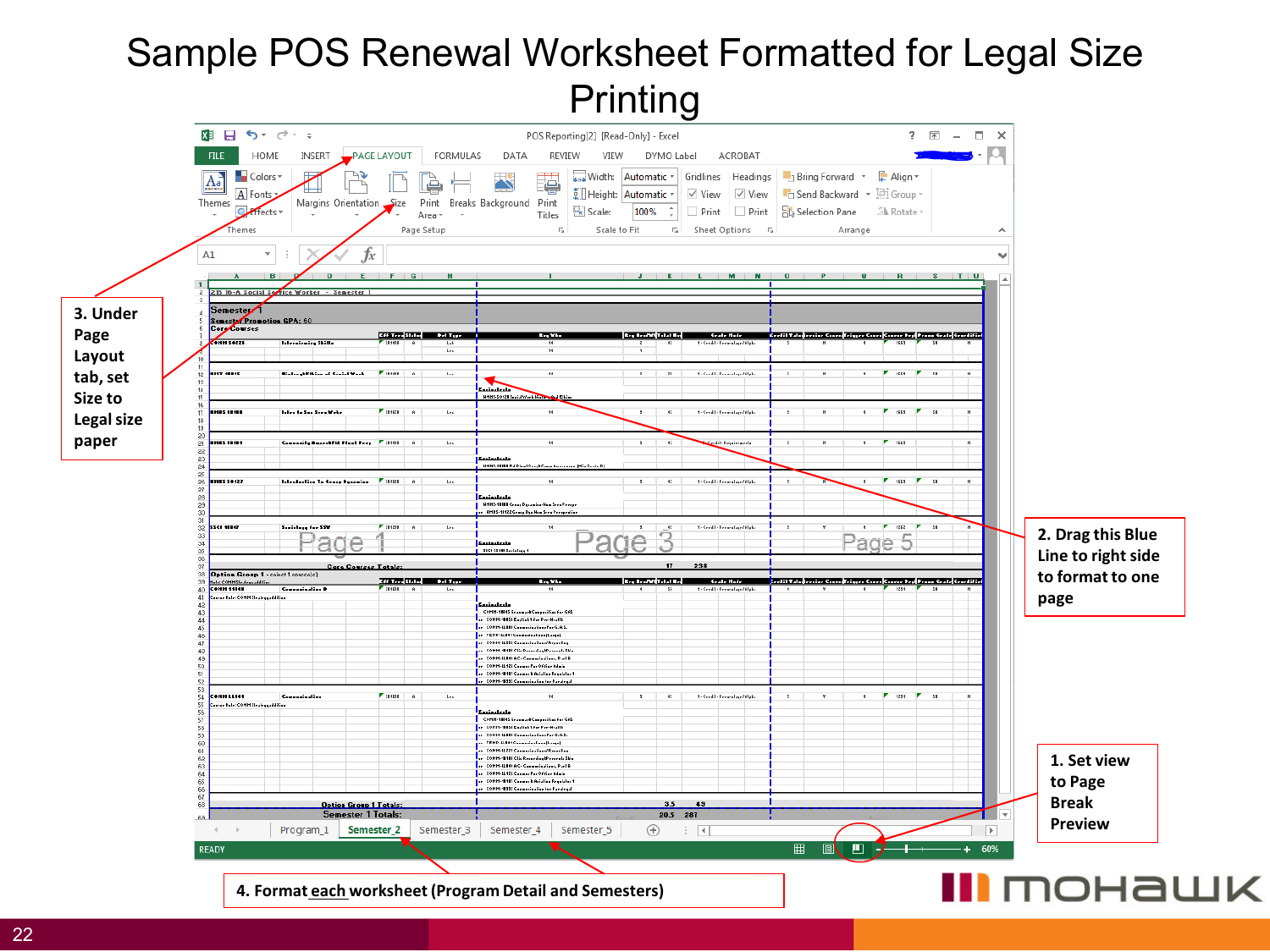#### What needs to be submitted?

- Excel formatted POS Renewal spreadsheet for each returning program version i.e. 17-A, 18-A, 19-A
- Fxcel formatted POS Renewal worksheet for 20-A version
- Course Create(s) one copy needed, even if attached to multiple POS versions as all program(s) should be identified on create form
- Any courses being created as, or updated to Grade Mode 2 require the signature of the Dean of Continuing Education, Academic Quality and Centre for Teaching & Learning.
- POS Renewal worksheet with POS changes that affect Service courses, must have signed approval of the Service Associate Dean (hardcopy or scan and email)
- Return completed POS renewal worksheet(s) as soon as possible (do not hold to submit all your programs as one email or submission)

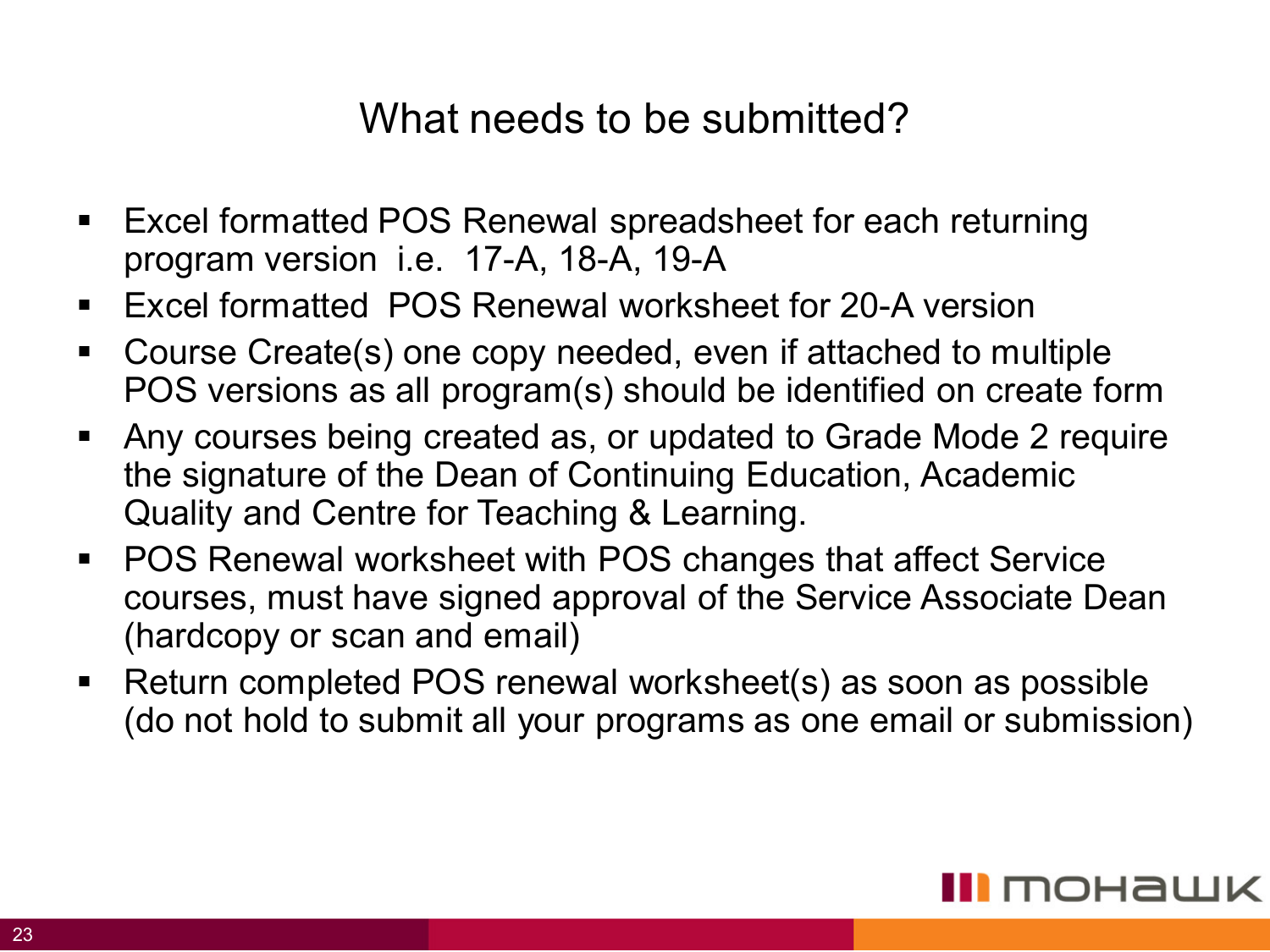# 2020 POS Renewal Cycle Timelines

| <b>Action</b>                                    | <b>Date</b>             | <b>Responsibility</b> |
|--------------------------------------------------|-------------------------|-----------------------|
| Roll over to 2020 POS's                          | September 13, 2019      | Academic Data Officer |
| 2020 POS Renewal Cycle<br>begins                 | October 8, 2019         | Academic Data Officer |
| Return of in-progress POS<br>renewal worksheets  | November 15, 2019       | Academic Area         |
| Completion of in-progress<br>POS renewals        | December 13, 2019       | Academic Data Officer |
| Return of 2020 POS renewal<br>worksheets         | December 13, 2019       | Academic Area         |
| First review of 2020 POS's<br>with major updates | <b>January 31, 2019</b> | Academic Data Officer |
| Completion of 2020 POS<br>updates                | March 1, 2019           | Academic Data Officer |